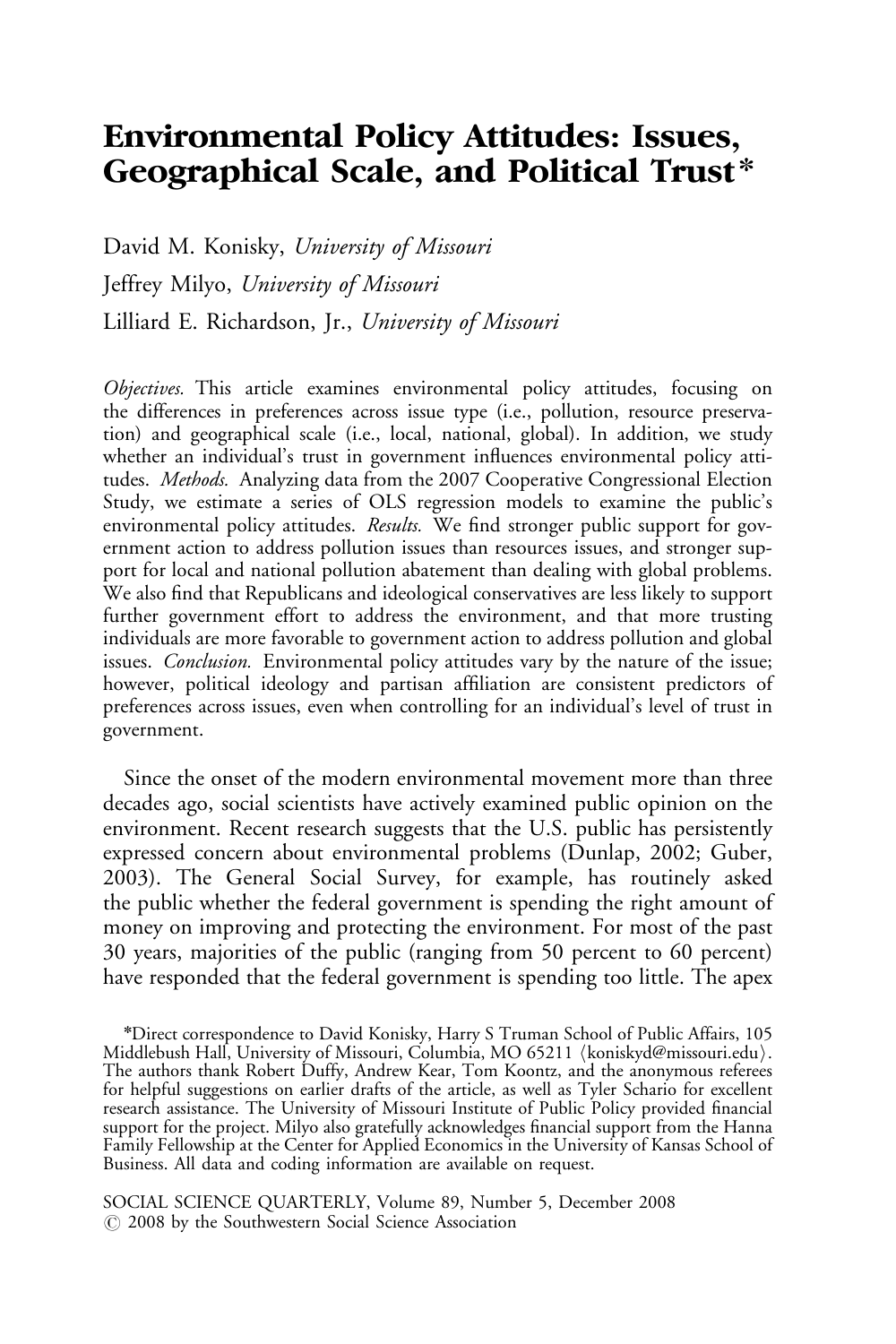of support for more government spending came around 1990, likely a response to the Reagan Administration's retrenchment in environmental protection effort. Guber (2003) has shown a similar trend for other attitudinal measures, including those about the appropriate level of regulation and the degree that environmental protection is desired, even if it comes at the expense of jobs and economic growth.

One might reasonably infer from these attitudinal data that the public is generally supportive of government efforts to protect the environment, as large majorities are willing to support federal spending at the same or at increased levels to address environmental challenges. Because of the general nature of these types of questions, however, it is difficult to reach more than impressionistic conclusions about the environmental policy preferences of the U.S. public. For example, which environmental issues does the public think the government should spend the most time and money addressing? Does the public care more about local, national, or global issues? Does trust in government affect an individual's preferences for additional government action to address environmental problems?

To examine these questions, we analyze responses to the 2007 Cooperative Congressional Election Study (CCES). This survey included a battery of environmental questions asked of a 1,000-person nationally representative sample of U.S. adults. These questions enable us to compare public attitudes across a dozen environmental issues, ranging from those involving pollution to those involving natural resources, and varying in geographical scale from local to national to global. Although most of the extant literature focuses on measuring and explaining the general concept of overall environmental concern, we are interested in how policy attitudes vary across these dimensions. Moreover, when we evaluate the public's preferences for government intervention to address environmental issues, we can control for public trust in government, which allows us to disentangle attitudes about government from those about environmental policy.

To summarize our main findings, we find that public support for government action to address the environment differs across issue type and geographical scale. The public desires more government effort to address local and national pollution issues and less for global and natural resource problems. These findings underscore the value of studying policy attitudes with respect to specific issues, rather than focusing on single measures. In analyzing variation in these attitudes, we also find that they differ across segments of the population. The strongest predictors of environmental policy preferences are political attributes. Specifically, we find that Republicans and ideologically conservative individuals, controlling for their trust in government, are substantially less supportive of further government effort to address environmental issues.

The balance of the article proceeds as follows. Next, we briefly review the extant literature studying environmental attitudes. Subsequently, we describe the 2007 CCES and the questions we examine. We then analyze and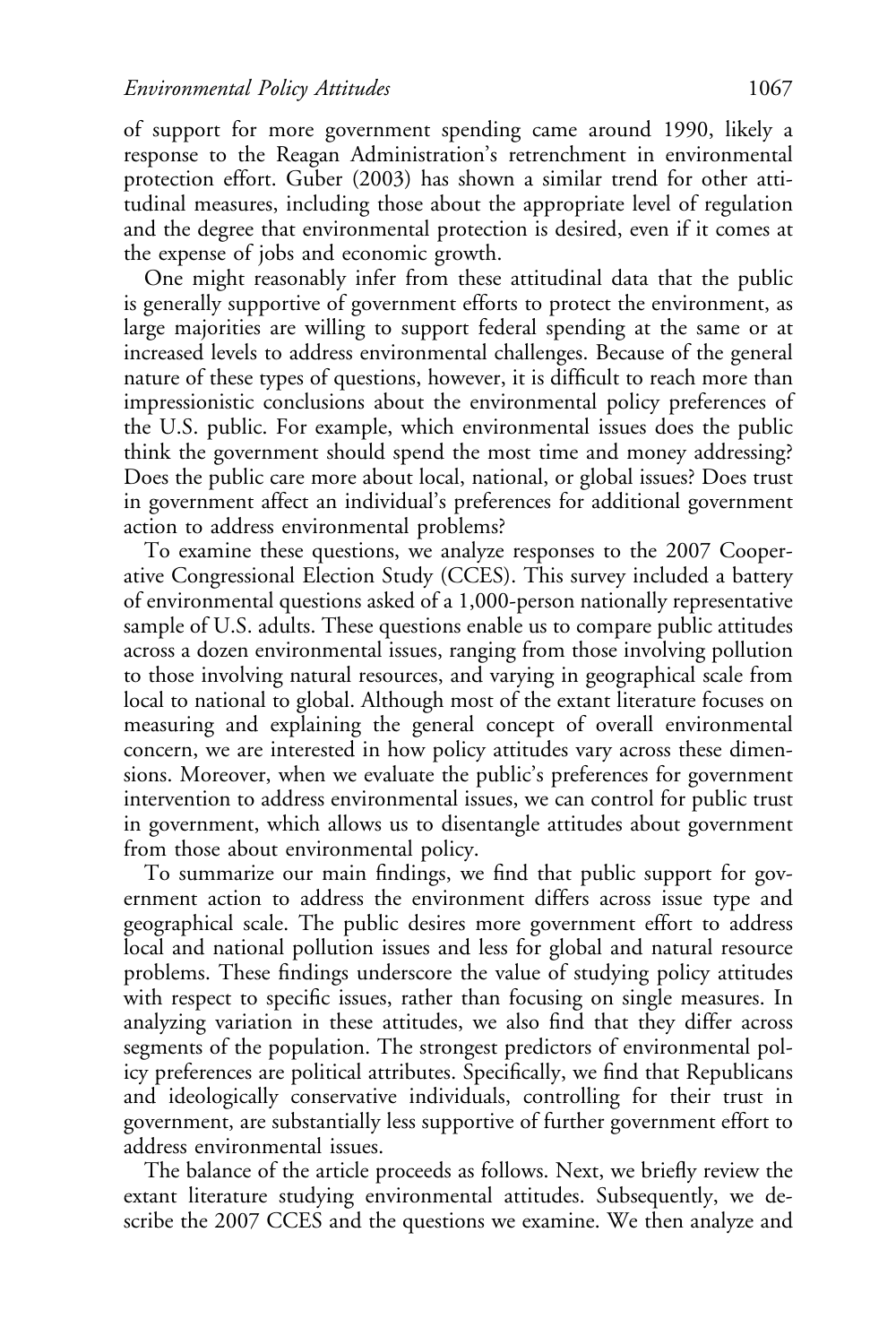discuss our findings regarding the public's environmental policy attitudes, focusing on the similarities and differences across the type and geographical scale of issues. We conclude with a discussion of the implications of our research.

#### Measuring Environmental Policy Attitudes

Most of the research studying public opinion about the environment has focused on defining and measuring what is generally referred to as "environmental concern."<sup>1</sup> The concept of environmental concern has been defined in many ways. In a recent review of the literature, Dunlap and Jones (2002:485) defined it as ''the degree to which people are aware of problems regarding the environment and support efforts to solve them and/or indicate a willingness to contribute personally to their solution.'' Scholars working in this area have grappled with difficult conceptual and measurement issues, such as dimensionality (e.g., Dunlap et al., 2000; Guber, 1996, 2003; Scott and Willits, 1994; Xiao and Dunlap, 2007) and the stability of opinions over time (e.g., Dunlap and Scarce, 1991; Dunlap, Xiao, and McCright, 2001; Guber, 2003). An important result from this research is that a single latent concept of environmental concern underlies a multitude of more specific attitudes about environmental issues.

Researchers have also attempted to identify the political and social determinants of environmental concern, focusing on a relatively standard set of individual-level attributes that might predict an individual's orientation toward the environment. Among the most consistent predictors of environmental concern are political ideology and party identification. Numerous studies have consistently demonstrated that Democrats and politically more liberal individuals tend to express stronger environmental attitudes than do Republicans and ideological conservatives (Carman, 1998; Dunlap, Xiao, and McCright, 2001; Guber, 2003; Kanagy, Humphrey, and Firebaugh, 1994; Klineberg, McKeever, and Rothenbach, 1998; Press, 2003; Uyeki and Holland, 2000; Van Liere and Dunlap, 1980). In addition, younger and better-educated segments of the U.S. public tend to express more pro-environmental attitudes (e.g., Carman, 1998; Kanagy, Humphrey, and Firebaugh, 1994; Klineberg, McKeever, and Rothenbach, 1998; Xiao and Dunlap, 2007).

Some research has also identified gender, race, and religious beliefs as important correlates of environmental concern. Regarding gender, several studies have found that women express more environmental concern than do men (Bord and O'Connor, 1997; Davidson and Freudenburg, 1996; Dietz, Kalof, and Stern, 2002; Mohai, 1992; Xiao and Dunlap, 2007),

<sup>&</sup>lt;sup>1</sup>See Dunlap and Jones (2002) for a comprehensive review of this literature.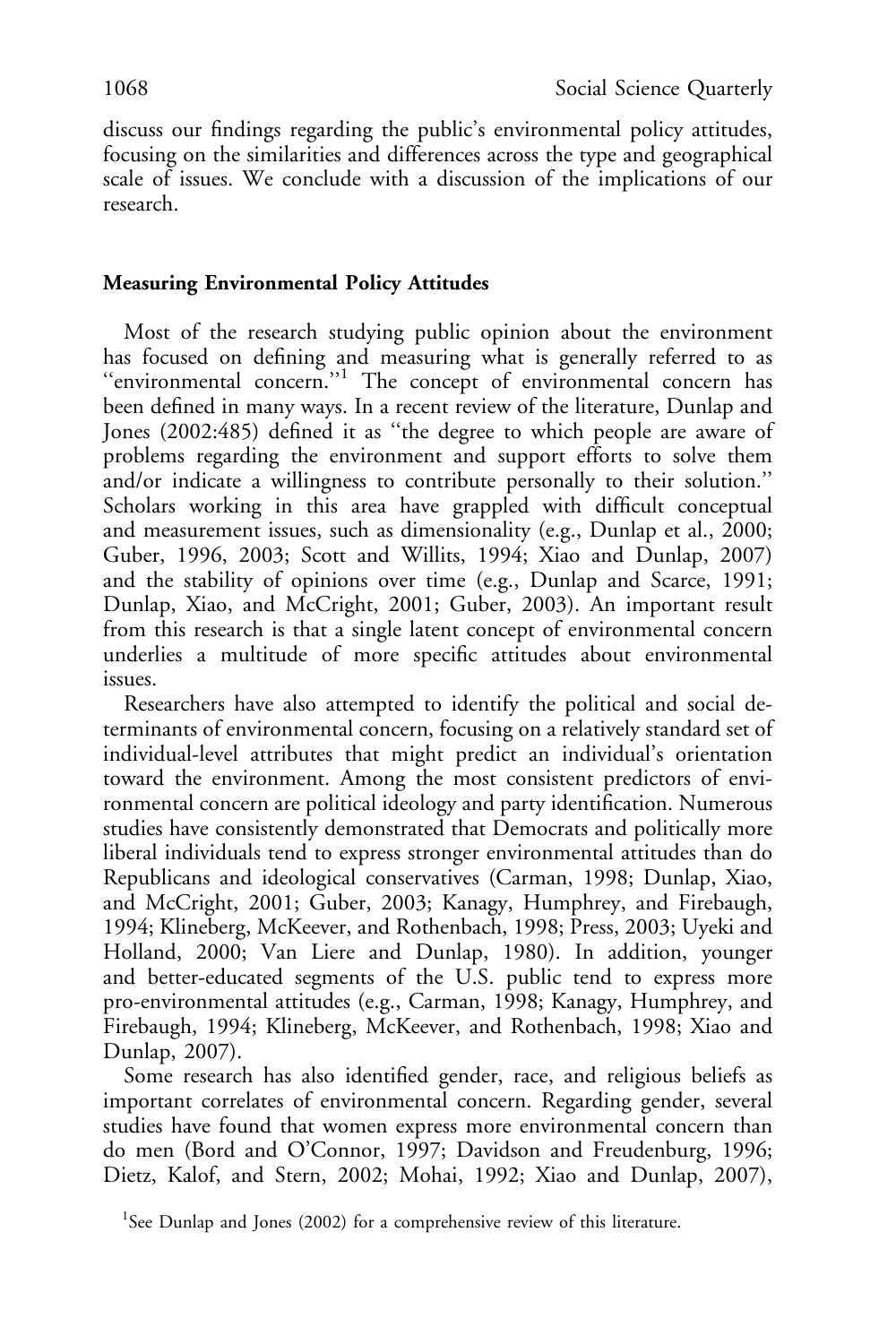whereas others have found inconclusive results (Blocker and Eckberg, 1989; Klineberg, McKeever, and Rothenbach, 1998). Studies estimating the relationship between race and environmental attitudes have had varied results. Early work found that African Americans tended to express weaker environmental concern (Hershey and Hill, 1977–1978) and prioritized other issues such as crime, education, and housing. More recent work has found few differences between African Americans and whites across a large number of environmental issues (Jones and Carter, 1994; Mohai and Bryant, 1998). Finally, there is some evidence that more religious individuals tend to be less concerned about environmental issues (Guth et al., 1995).

This article focuses on a different research question than examining the factors that shape concern for the environment. We study the distribution and determinants of public policy preferences for government action—what we refer to as environmental policy attitudes—to address different types of environmental issues. Specifically, we are interested in how support for government effort to address environmental issues varies by issue type and geographical scale, and the role that trust in government has in explaining this variation.

These questions are important for several reasons. First, there is disagreement in the literature on whether public attitudes about the environment are consistent across various types of issues (Klineberg, McKeever, and Rothenbach, 1998; Van Liere and Dunlap, 1981). In this study, we are particularly interested in comparing attitudes toward pollution and resource preservation issues. Some attention has been given to the differences in opinion across substantive issue types, but mostly as it relates to the environmental concern construct, not as a preference to understand (deHaven-Smith, 1988, 1991; Klineberg, McKeever, and Rothenbach, 1998; Mohai and Bryant, 1998 are exceptions). The possibility that public attitudes about environmental policy vary across different types of issues is an important question for the scholarly literature. Many studies have used a single item to characterize environmental preferences (e.g., Elliot et al., 1995; Kanagy, Humphrey, and Firebaugh, 1994; Johnson, Brace, and Arceneaux, 2005), but this is only appropriate to the extent to which the environment means the same thing to all people.

A second question of interest in the article is whether environmental policy attitudes differ according to the geographical scale of the issue. One might hypothesize that people prefer stronger policy measures directed toward more proximate issues. For example, the public may hold stronger conservation preferences for local natural areas than for tropical rain forests in other countries. Similarly, people may want additional action to address local air pollution problems that directly affect quality of life in their community, but care less about national-level air pollution that may not affect them at all. Several studies of U.S. public opinion have explicitly considered how attitudes vary across issues of different geographical scales (deHaven-Smith, 1991; Dunlap, Gallup, and Gallup, 1993; Klineberg, McKeever, and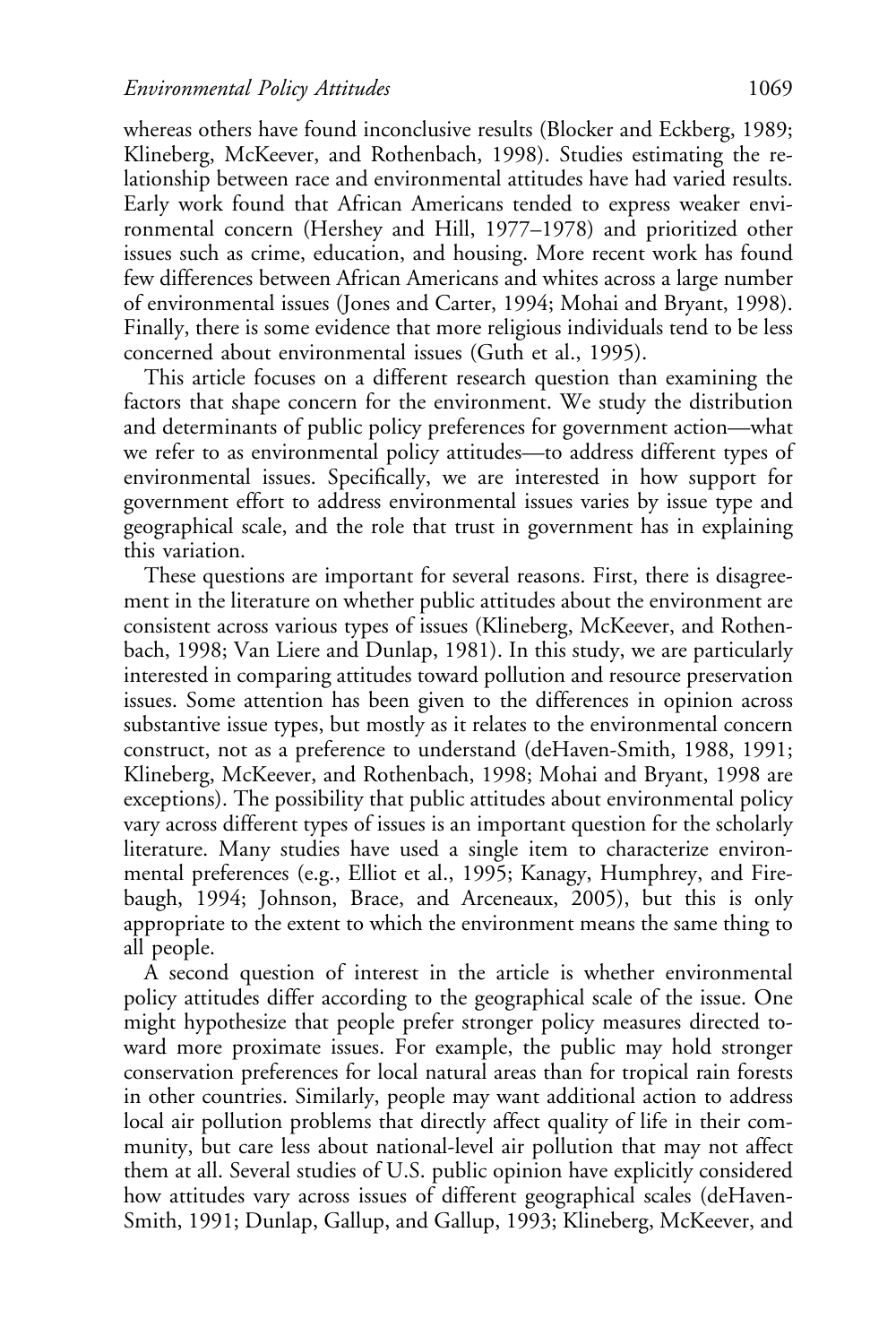Rothenbach, 1998; Mohai and Bryant, 1998; Murch, 1971), but most are either dated or rely on local or state-specific survey samples.

Finally, public trust in government may play an important role in understanding attitudes about government intervention to protect the environment. Trust in government has been shown to be correlated with policy preferences on a wide variety of issues (Hetherington, 2004), but to our knowledge it has not been considered in the context of environmental policy attitudes. This is important because survey questions often used to measure environmental policy attitudes typically ask a respondent about one's opinion on the desired level of government action (e.g., federal spending, effort) to address a particular environmental issue (Elliott, Seldon, and Regens, 1997; Guber, 2003; Carman, 1998). A concern with these questions is the possible conflating of attitudes about government and preferences about environmental protection (Klineberg, McKeever, and Rothenbach, 1998), the latter of which may be conditional on how much trust the individual has in government. We examine the role of public trust in government, as well as issue type and geographical scale in the analyses to follow.

#### Survey Data

To analyze the environmental policy attitudes of the public, we examine survey data from the 2007 CCES. The overall CCES study included a sample of 10,000 persons conducted through the collaborative efforts of a consortium of universities. Each university team designed its own questionnaire, which was administered to a 1,000-person subsample. Survey participants also responded to a set of common questions, which were asked of the entire 10,000-person sample. The 2007 CCES survey was administered in November 2007 by Polimetrix, an Internet survey firm located in Palo Alto, California.<sup>2</sup> Polimetrix uses a national matched-random sampling method in which participants are selected to reflect the national adult population (Rivers, n.d.).

The survey instrument for this analysis included a battery of questions about environmental issues we designed as part of the 2007 CCES. Specifically, respondents were asked to think about the role of government in addressing  $12$  environmental issues.<sup>3</sup> The precise wording of the question was as follows: "Thinking about *Environmental Issue X*, how much effort do you think the government should put into addressing this issue?'' The response categories were: "A lot less," "A little bit less," "About the same," "A little bit more," or "A lot more." As presented in Figure 1, the environ-

<sup>&</sup>lt;sup>2</sup>More information about the CCES project can be found at  $\langle$  http://web.mit.edu/polisci/  $portl/cces/index.html$ .

 ${}^{3}$ Gallup periodically asks about many of these issues in its surveys on environmental opinion, usually in the context of how much individuals personally worry about each issue.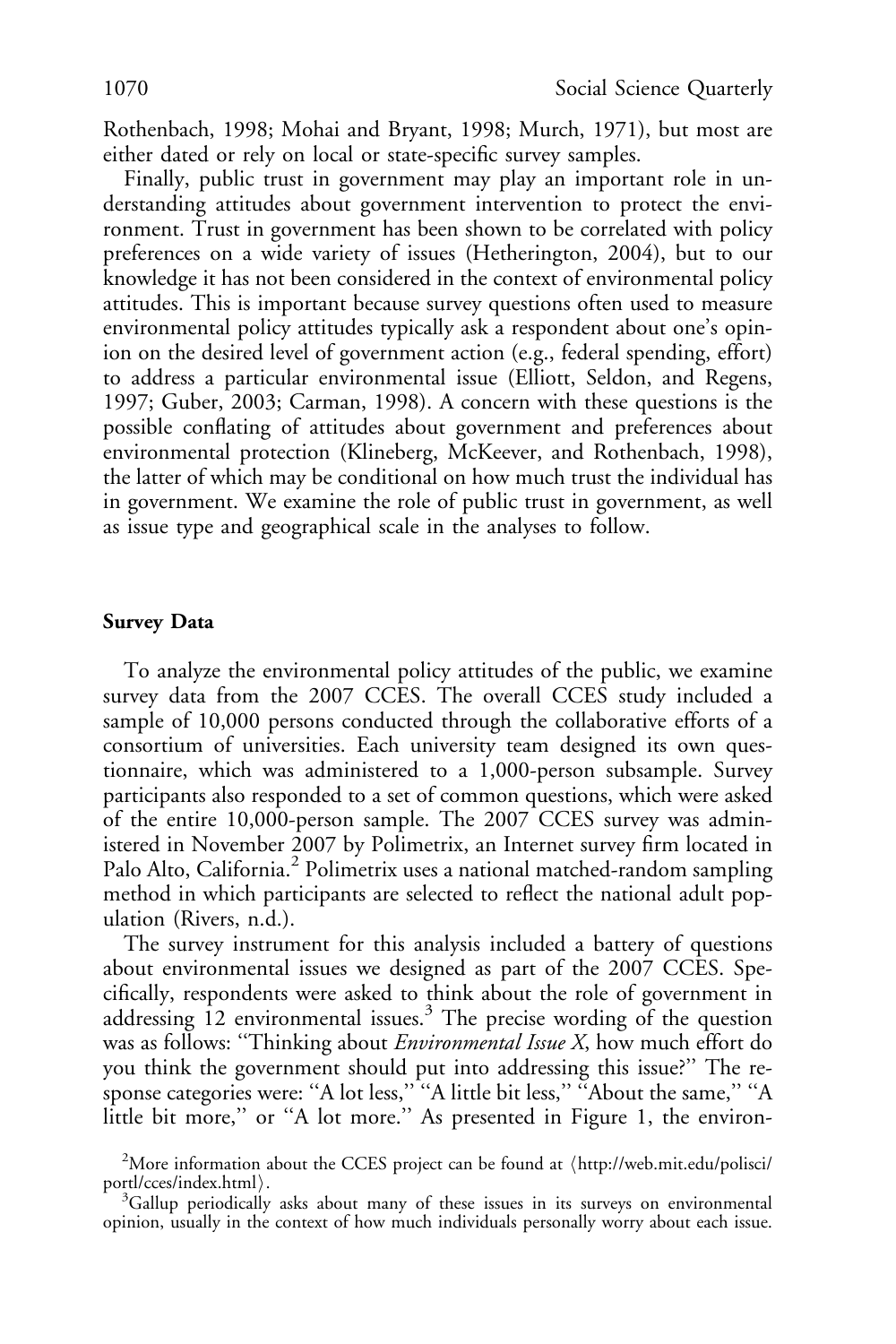| <b>FIGURE 1</b> |
|-----------------|
|-----------------|

|                    | <i>Issue Type</i>                                                                                                                 |                                                                                                                              |  |
|--------------------|-----------------------------------------------------------------------------------------------------------------------------------|------------------------------------------------------------------------------------------------------------------------------|--|
| Geographical Scale | Pollution                                                                                                                         | Resources                                                                                                                    |  |
| Local              | Protecting community drinking<br>water<br>Reducing urban air pollution<br>issues like smog                                        | Preserving natural areas near<br>where I live<br>Managing urban sprawl                                                       |  |
| National           | Reducing pollution of the nation's<br>rivers, lakes, and ecosystems<br>Reducing national air pollution<br>problems like acid rain | Preserving national forests and<br>other federally protected areas<br>Managing national parks                                |  |
| Global             | Reducing emissions that<br>contribute to global warming<br>Preventing damage to the earth's<br>ozone layer                        | Preventing loss of the world's<br>tropical rain forest<br>Protecting the world's plant and<br>animal species from extinction |  |

mental issues of interest were deliberately chosen to provide variation on two dimensions: issue type and geographical scale. In terms of issue types, the dozen environmental problems in the survey were evenly divided between pollution issues and what we will term ''resource issues,'' by which we mean protection of natural and biological resources. With respect to geographical scale, four questions were asked about local issues, four about national issues, and four about global issues. The issues were each described with precise geographical referents to eliminate ambiguity about the scale of each environmental problem (Xiao and Dunlap, 2007). Within each of the four issues asked for each geographical scale, two were pollution questions and two were resource questions.

There are several other important design elements of the 2007 CCES battery of environmental questions to note. First, the series of questions was specifically designed to minimize the conflating of attitudes about government, federal spending, and environmental protection. The survey asked about respondents' preferred level of government effort, without specifying spending. The purpose here was to de-couple attitudes about spending from those about environmental protection needs. In addition, the survey asked respondents about their level of trust in government. Specifically, respondents were asked to characterize their trust in local, state, and federal government. These questions enable differentiation across different levels of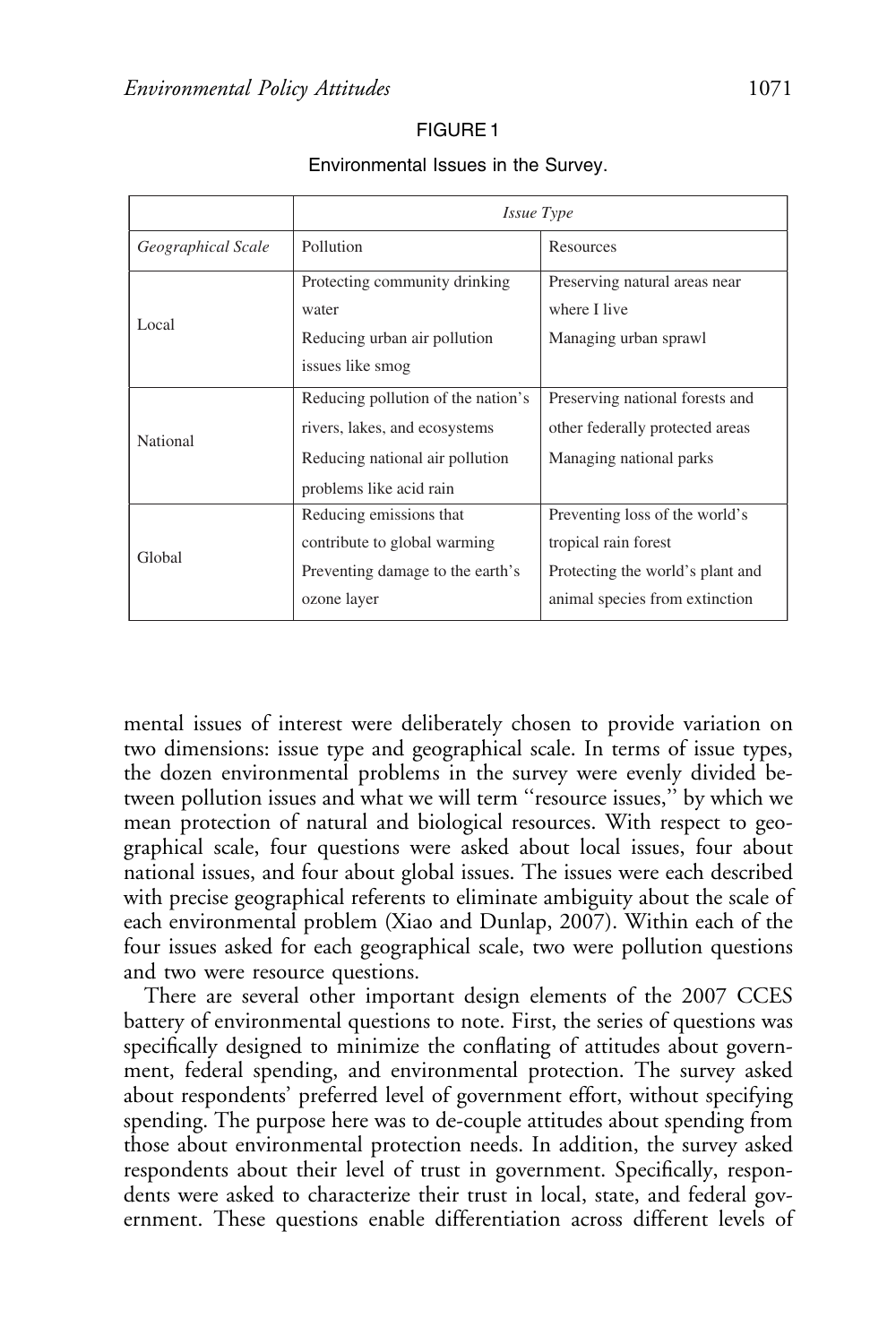government, and provide a control variable to use to disentangle the public's attitude about environmental policy from its attitude about government in general.

Second, the survey used consistent wording for the 12 issues, so that the only factor varying in each question was the issue itself. Some past survey research on environmental issues has suffered from problems in which some questions are asked in a pro-environmental direction, whereas others are asked in what might be characterized as an anti-environmental direction (Dunlap and Jones, 2002). Last, in the administration of the survey, the 12 issues were asked about in a random order to minimize bias from question ordering effects.

#### Survey Results

In this section of the article, we turn to the survey results. We first compare public attitudes across the 12 environmental issues to determine whether and how attitudes differ across issue type and geographical scale. Second, we estimate a series of regression models to examine whether and how the determinants of environmental policy attitudes diverge across these dimensions.

#### Describing Public Attitudes on the Environment

The battery of environmental questions in the 2007 CCES enables a direct comparison of the public's policy attitudes on 12 distinct environmental issues. As a first step in understanding these attitudes, we present the full distribution of responses in Table 1. The respondents express strong support for increased government effort across the 12 issues. Large majorities support either a lot more or a little bit more government effort to address all the issues, and for half the issues, a third or more of the sample indicates that they want the government to put forth a lot more effort. The percentage of the public expressing a desire for the government to reduce its environmental protection effort is strikingly small, representing less than 10 percent of the sample for each of the nonglobal-scale issues.

In Table 1, we rank the environmental issues by the mean level of response for each, where "A lot more" is coded 2, "A little bit more" is coded 1, "About the same" is coded 0, "A little bit less" is coded  $-1$ , and "A lot less" is coded  $-2$ . Positive values therefore indicate a preference for more government effort to address the issue. The means and standard deviations are presented in the last column of the table. Protecting community drinking water is the issue with the most public support, and it is followed in order by reducing pollution in U.S. rivers, lakes, and ecosystems, and reducing urban air pollution. The least support is for preserving natural areas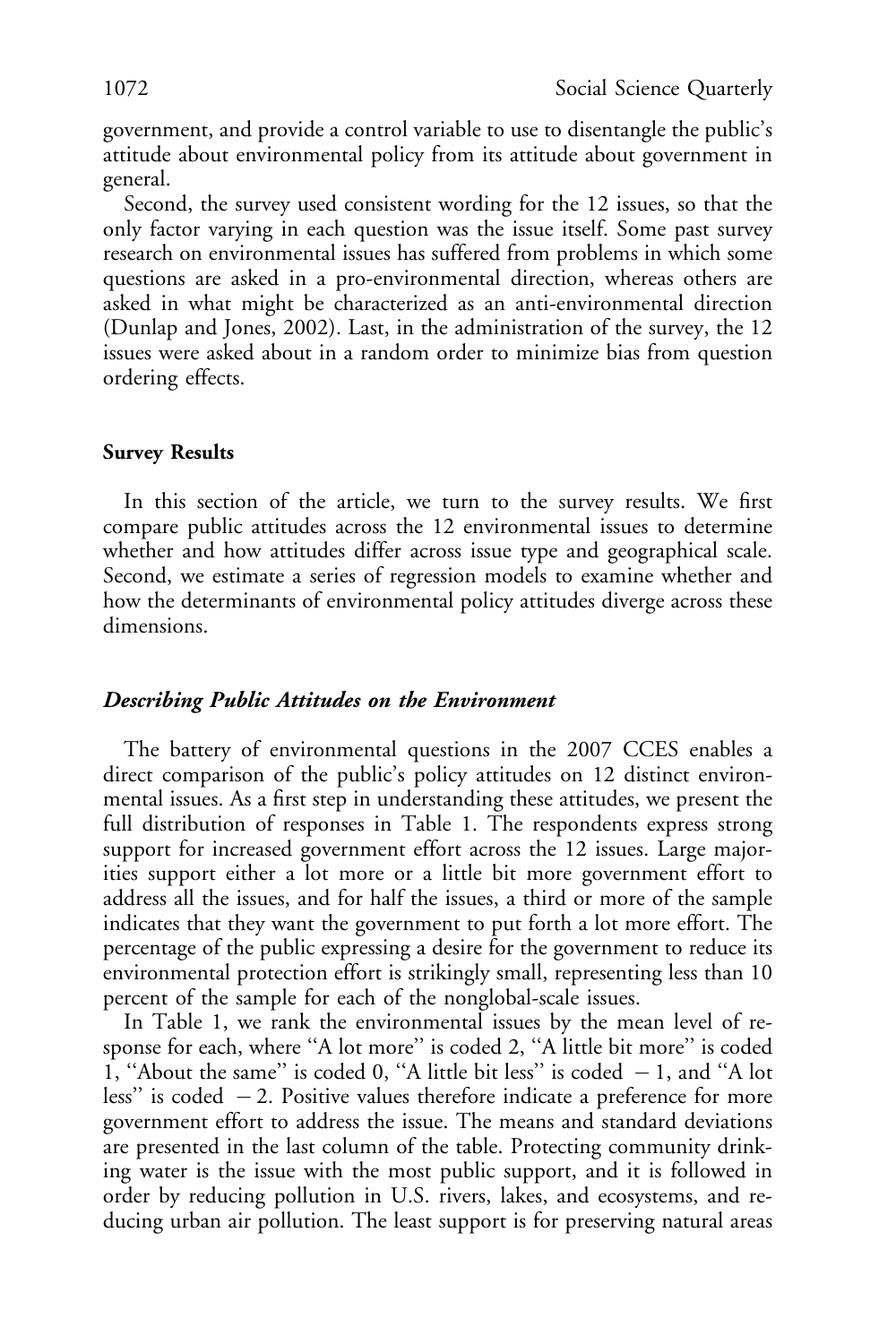| Thinking about Environmental Issue X, how much effort do you think the government should put into addressing this issue?    |                            |                          |                       |                           |                      |                                        |
|-----------------------------------------------------------------------------------------------------------------------------|----------------------------|--------------------------|-----------------------|---------------------------|----------------------|----------------------------------------|
| Environmental Issue                                                                                                         | More (2)<br>$A$ Lot        | A Little Bit<br>More (1) | About the<br>Same (0) | $Les(-1)$<br>A Little Bit | $Less (-2)$<br>A Lot | Mean<br>$\widetilde{SD}$               |
| ne nation's rivers,<br>Protecting community drinking water<br>Reducing pollution of th                                      | 40%                        | 31%<br>8                 | 26%<br>88             | 1%                        | 1%                   | 1.07 (0.92)<br>0.99 (1.02)             |
| Reducing urban air pollution issues like<br>lakes, and ecosystems                                                           | 36                         | $\frac{8}{2}$            | 27                    |                           |                      | 0.89 (1.06)                            |
| Preserving national forests and other<br>federally protected areas<br>smog                                                  | 82                         | 80                       | 75                    | ဖ                         |                      | 0.74(1.07)                             |
| Reducing national air pollution problems like<br>acid rain                                                                  | 32                         | 28                       | 28                    | ဖ                         | ဖ                    | 0.73(1.15)                             |
| Preventing loss of the world's tropical rain<br>forests                                                                     | 86                         | 23                       | 88                    | ഥ                         | $\circ$              | 0.72(1.27)                             |
| Reducing emissions that contribute to<br>Maintaining national parks                                                         | 8<br>28                    | 89<br>23                 | 4 Z<br>2              | ഥ                         | ო                    | 0.71 (0.96)<br>0.70 (1.36)             |
| Preventing damage to the earth's ozone<br>global warming                                                                    | 35                         | 23                       | 25                    | ഥ                         |                      | 0.66(1.31)                             |
| Preserving natural areas near where I live<br>lant and animal<br>Managing urban sprawl<br>Protecting the world's p<br>layer | 2<br>2<br>2<br>2<br>2<br>2 | ನ<br>ನ ನ ನ               | 8 ಇ 8                 | ო<br>4                    | ∞<br>$\supseteq$     | 0.54(1.24)<br>0.65(1.02)<br>0.56(1.15) |
| species from extinction                                                                                                     |                            |                          |                       |                           |                      |                                        |

Public Attitudes About Government Effort to Address Environmental Issues Public Attitudes About Government Effort to Address Environmental Issues TABLE 1

Environmental Policy Attitudes 1073

Sounce: 2007 Cooperative Congressional Election Study. Environmental issues were asked in a random order. SOURCE: 2007 Cooperative Congressional Election Study. Environmental issues were asked in a random order.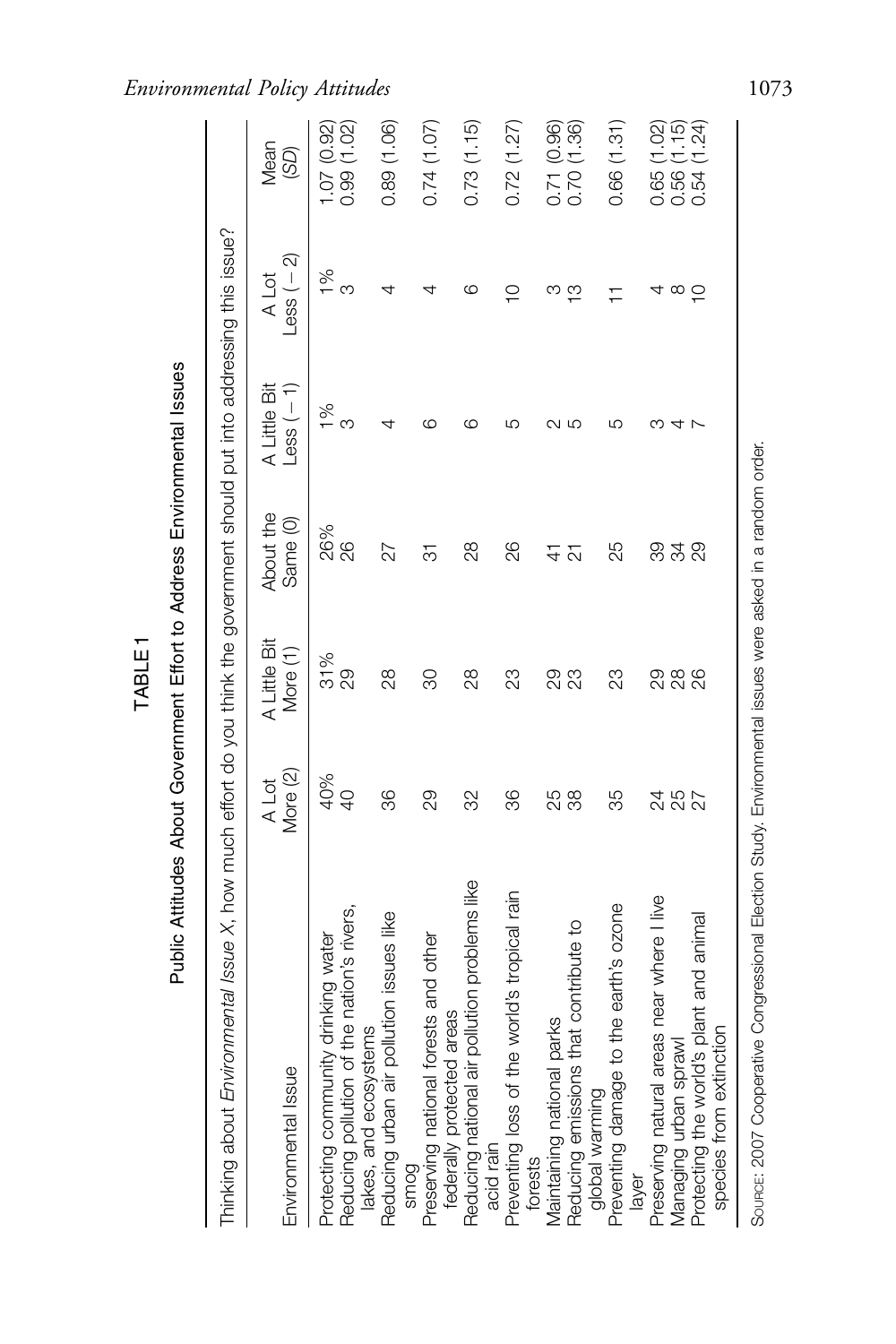near where the respondent resides, managing urban sprawl, and protecting biodiversity.

There are several patterns worth noting in the responses to these 12 items. First, the U.S. public is particularly concerned about local and national pollution issues. The top three issues (and four of the top five) for which the public wants government to take action are pollution issues at the local or national level. The next group of issues according to the mean-based rankings consists of three national and three global problems (means range from 0.65 to 0.74). Included in this middle group is global warming, which the public places as the eighth most important issue. This is somewhat surprising given the high level of media attention that global warming has recently received, but it may simply reflect disagreement about the severity (or existence) of climate change. Last, at the bottom of the rankings are three resource preservation issues, including those that can be categorized as global-level or local-level problems. Collectively, these trends in the data suggest attitudinal differences along an issue type dimension—pollution compared to resources—and a geographical-scale dimension—national and local compared to global.

#### Explaining Public Attitudes on the Environment

To further examine public preferences for government action to protect the environment, we examine the determinants of public attitudes. Of particular interest is how commonly found correlates of overall environmental concern explain policy attitudes for environmental issues in general, and for pollution and resource preservation issues and for issues at varying geographical scale, in particular.

To examine these questions, we constructed several scales, which serve as the dependent variables in the regression analyses that follow. First, we use the responses to each of the 12 questions to construct a single index. The scale ranges from  $-24$  to 24, where higher values represent greater support for additional government action to address the environmental issues. The mean value on the scale is 8.9, with a standard deviation of 11.4. Table 2 presents the descriptive statistics for this scale and the others we describe below. The Cronbach alpha indicates a reliability coefficient of 0.96 for the responses, indicating that the responses to the 12 questions fit together very well on a single scale. Moreover, the scale correlates at 0.61 with responses given by the participants to a question asking them about their overall level of concern with the environment.<sup>4</sup>

<sup>4</sup>The specific question was as follows: How would you characterize your overall level of concern for the environment? Would you say you are not concerned, a little concerned, somewhat concerned, very concerned, or haven't you thought much about this? Thirty-eight percent of the respondents said they were ''very concerned,'' 32 percent were ''somewhat concerned,'' 21 percent were ''a little concerned,'' 6 percent were ''not concerned,'' and about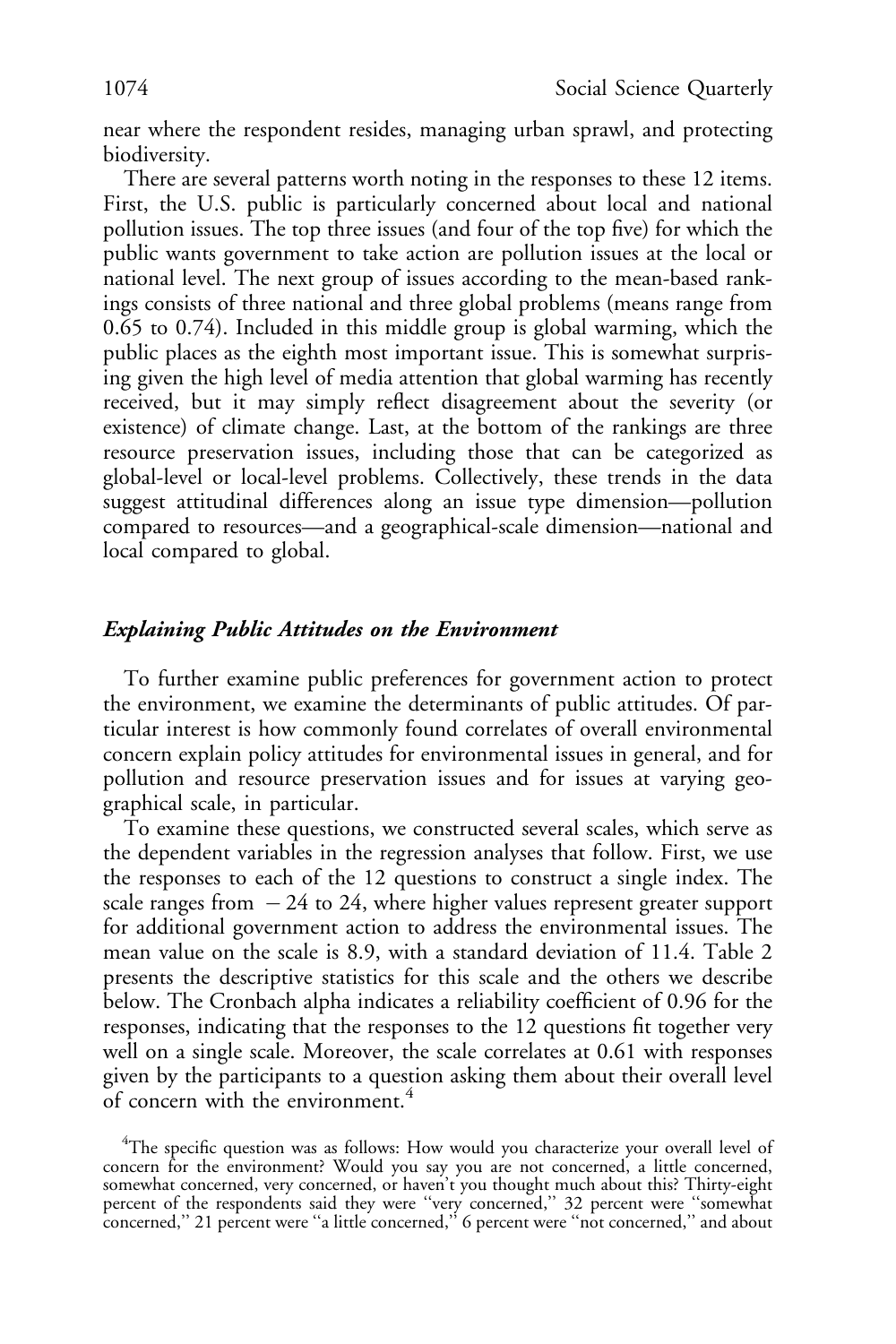| <b>Issue Scales</b> | Mean | SD   | Minimum | Maximum |
|---------------------|------|------|---------|---------|
| All                 | 8.9  | 11.4 | $-24$   | 24      |
| Pollution           | 5.0  | 6.0  | $-12$   | 12      |
| Resources           | 3.9  | 5.7  | $-12$   | 12      |
| Local               | 3.2  | 3.5  | -8      | 8       |
| National            | 3.2  | 3.7  | -8      | 8       |
| Global              | 2.6  |      | -8      | 8       |

TABLE 2

Environmental Policy Attitudes Scales

SOURCE: 2007 Cooperative Congressional Election Study.

We create analogous scales for pollution issues and resource issues, using the responses for each relevant set of questions. Because each scale is based on responses to six questions, the scale ranges from  $-12$  to 12. The mean level of support is 5.0 for the pollution scale and 3.9 for the resources scale, which reflects the stronger preferences for government action to address pollution issues than resource preservation issues. An explanation for this difference may be that pollution problems tap into more consensual values about human health, while there is less of a nationwide preservation ethic. We also construct a scale for each of the three geographical levels of interest—local, national, and global.<sup>5</sup> Each scale is comprised of four survey items, ranging from  $-8$  to 8, with a mean of 3.2 for the set of local and national issues, and 2.6 for global issues. In addition to the lower mean for the global issues, there is also a larger standard deviation, which reflects the higher degree of disagreement about the desired level of government action to address global-level issues. The Cronbach alpha statistic for each of the scales is at least 0.87, providing justification for combining the items in each into a single index.<sup>6</sup> It is possible that the high correlation in the responses reflects consistency in views about government intervention as much as about the environment. We explore this possibility in the analyses that follow.

<sup>3</sup> percent said they ''have not thought much about this issue.'' The correlations between the other scales described below and respondents' overall concern for the environment range from 0.56 to 0.62, suggesting consistency across the measures of environmental policy attitudes.

These scales, as well as the issue scales described above, are constructed based on content validity, rather than a formal factor analysis. Because the items vary both substantively (pollution vs. resources) and in geographical scale (local vs. national vs. global), it would be difficult to disentangle the items with a factor analysis. The correlation between the pollution and resources scale is 0.89, and the correlations among the geographical scales range from 0.85 to 0.88. <sup>6</sup>

<sup>&</sup>lt;sup>6</sup>The Cronbach alpha statistic for the pollution and natural resources scales is 0.94 and 0.92, respectively. For the local, national, and global scales, the Cronbach alpha statistic is 0.87, 0.90, and 0.93, respectively.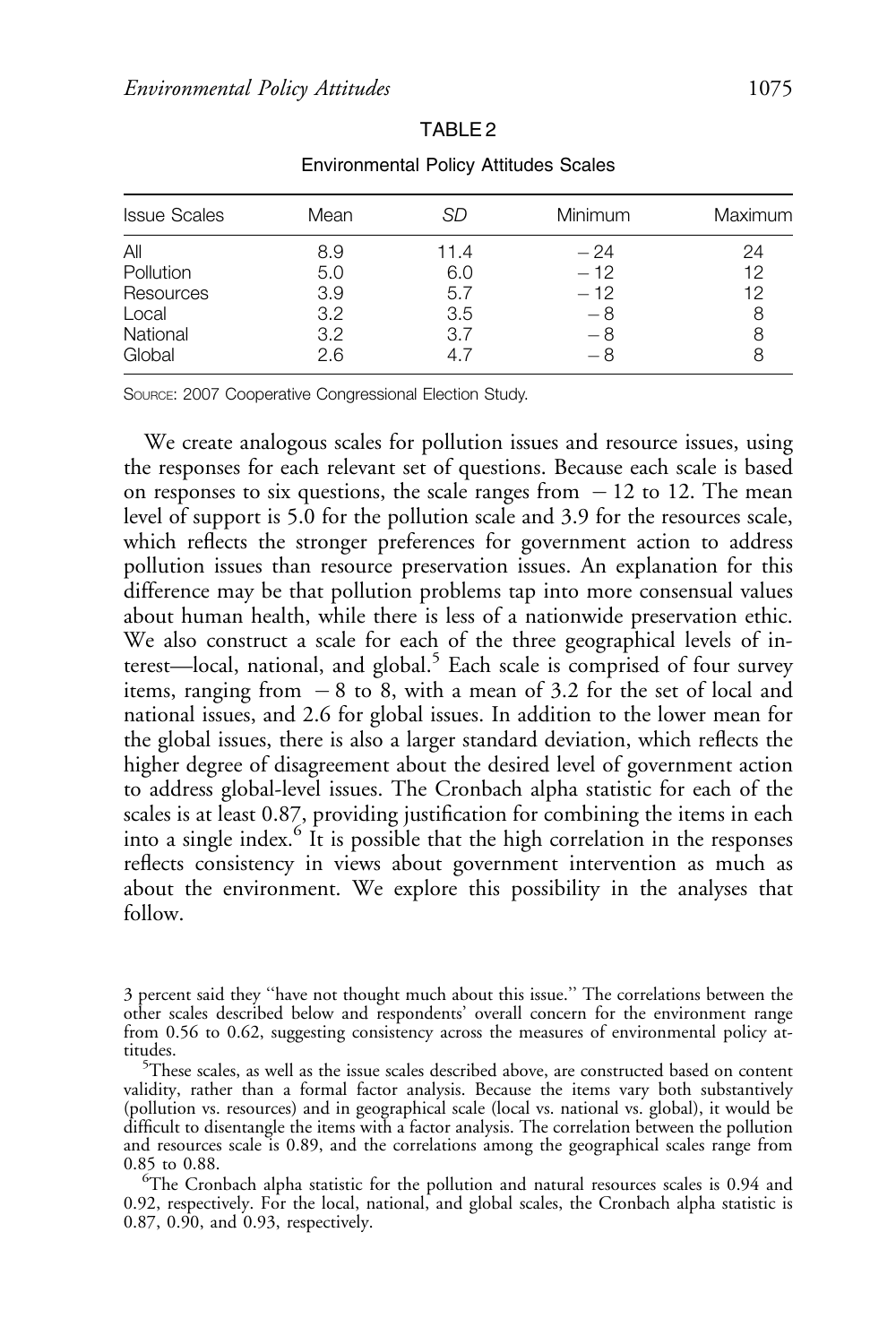#### Estimating Models of Environmental Policy Attitudes

We estimate regression models to test a set of determinants of environmental policy attitudes against each of the scales. These models enable an initial analysis of how perceptions differ (or coincide) among different segments of the population for different groupings of the environmental issues. We use a set of explanatory variables often employed to predict environmental attitudes, including age (in years), gender (female coded 1, male coded 0), race (minorities coded 1, whites coded 0), education (6-point scale ranging from no high school to a postgraduate degree), church attendance (4-point scale ranging from almost never to once a week or more), urban residence (individuals living in an urban county coded 1, those living in a rural county coded 0), political ideology (5-point scale ranging from very liberal to very conservative), and party identification (a Republican indicator, an independent or other party indicator, with Democrat as the excluded category).<sup>7</sup>

We also include a variable representing the respondent's level of trust in government. The trust in government measure is a scale ranging from 0 to 9, constructed by adding the responses to three questions that asked the respondents to characterize their level of trust in local, state, and federal government (each question is a 4-point scale ranging from hardly ever to just about always).8 We use the respondent's level of trust in government to capture his or her general confidence in government so that we can disentangle the respondent's environmental policy attitudes from his or her perceptions about government in general.

We present the results from the first set of regressions in Table 3. The OLS regression coefficients displayed in the first column are for the model using the scale derived from the responses to all 12 environmental issues in the survey. The strongest predictors of support for government action to address these issues are political ideology and party identification. The coefficient of  $-5.4$  on the political ideology variable suggests that, for each point increase on the scale (from liberal to conservative), there is a movement of about five points, or nearly half a standard deviation, on the environmental issues scale toward less government intervention. There is a similar size effect for Republicans relative to Democrats. Individuals expressing more trust in government are more likely to support additional government action to address environmental issues, although the coefficient is only marginally statistically significant. A two standard deviation change

<sup>&</sup>lt;sup>7</sup>The 2007 CCES asked a question about household income, but we exclude it from the regressions because nearly 15 percent of the respondents did not provide a response and we did not want to drop these individuals from the sample. When we include income as a covariate, the coefficient does not attain statistical significance.

<sup>&</sup>lt;sup>8</sup>The Cronbach alpha indicates a reliability coefficient of 0.75 for the responses.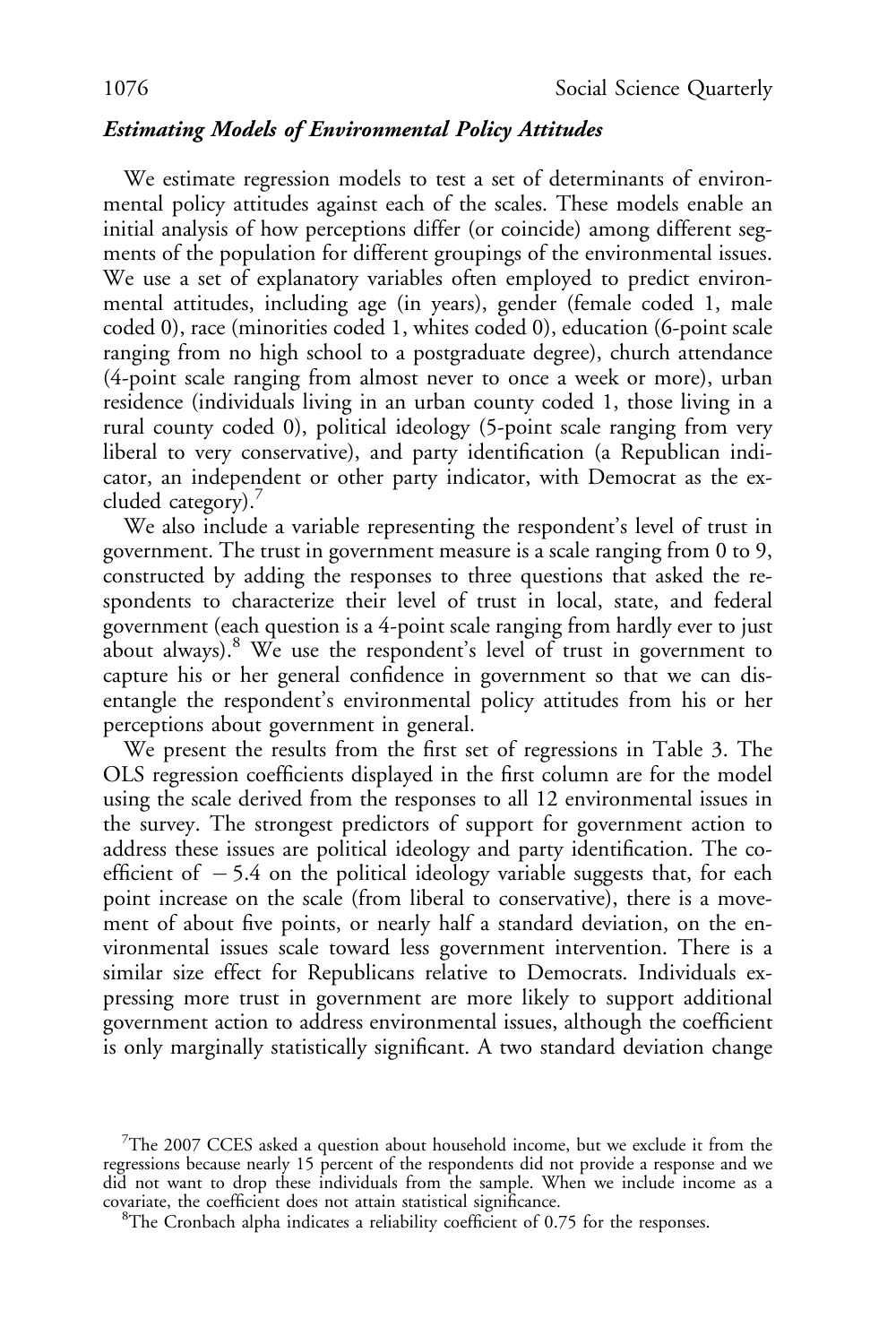|                            | All                         | Pollution                     | Resources                   |
|----------------------------|-----------------------------|-------------------------------|-----------------------------|
|                            | <b>Issues</b>               | <b>Issues</b>                 | <b>Issues</b>               |
|                            | (1)                         | (2)                           | (3)                         |
| Age                        | $0.06*$                     | $0.02^{\dagger}$              | $0.03*$                     |
|                            | (0.03)                      | (0.01)                        | (0.01)                      |
| Female                     | $1.26^{\dagger}$            | $0.83*$                       | 0.39                        |
|                            | (0.66)                      | (0.35)                        | (0.35)                      |
| Minority                   | $-0.27$                     | $-0.20$                       | $-0.29$                     |
|                            | (0.92)                      | (0.47)                        | (0.47)                      |
| Education                  | 0.06                        | 0.00                          | 0.04                        |
|                            | (0.24)                      | (0.12)                        | (0.12)                      |
| Church attendance          | $-0.11$                     | $-0.07$                       | $-0.19$                     |
| Urban residence            | (0.29)<br>$-1.51$<br>(0.94) | (0.15)<br>$-0.77$             | (0.15)<br>$-0.68$<br>(0.48) |
| Political ideology         | $-5.43**$<br>(0.41)         | (0.49)<br>$-2.78**$<br>(0.21) | $-2.59**$<br>(0.21)         |
| Republican                 | $-4.86**$                   | $-2.92**$                     | $-2.17**$                   |
|                            | (1.08)                      | (0.55)                        | (0.55)                      |
| Independent or other party | $-1.10$                     | $-0.71$                       | $-0.52$                     |
|                            | (0.88)                      | (0.45)                        | (0.45)                      |
| Trust in government        | $0.35^{\dagger}$            | $0.22*$                       | 0.11                        |
|                            | (0.19)                      | (0.10)                        | (0.10)                      |
| Constant                   | $25.4**$                    | $13.7**$                      | $11.8**$                    |
| Observations<br>$R^2$      | (2.32)<br>864<br>0.34       | (1.19)<br>885<br>0.35         | (1.18)<br>878<br>0.30       |

# TABLE 3

Determinants of Environmental Policy Attitudes, by Issue Type

Cells contain OLS regression coefficients with standard errors in parentheses.<br>Significance levels: <sup>†</sup>p>0.10; \*p>0.05; \*\*p>0.01.

Scale for all issues ranges from  $-24$  to 24, and for pollution issues and resource issues from  $-12$  to 12.

in the trust variable would represent about a one point difference on the scale. Counter to much of the existing literature, age is positively associated with the environmental issues scale, but the effect is small; a decade difference in age accounts for only half a point on the scale.<sup>9</sup> Last, the estimates provide some evidence that women are more supportive of government action to address the environment.

The next two columns of Table 3 show the results using the separate scales for pollution and resource issues. Looking across the coefficients, there

 $9A$  possible explanation for this finding regarding age is that there is a cohort effect. Older survey respondents in 2007 are a different cohort of individuals than those who participated in the surveys studied in much of the existing literature. For example, ''Baby Boomers'' may have different environmental attitudes than the "World War II generation" due to different experiences at the age when they formulated their opinions about the environment.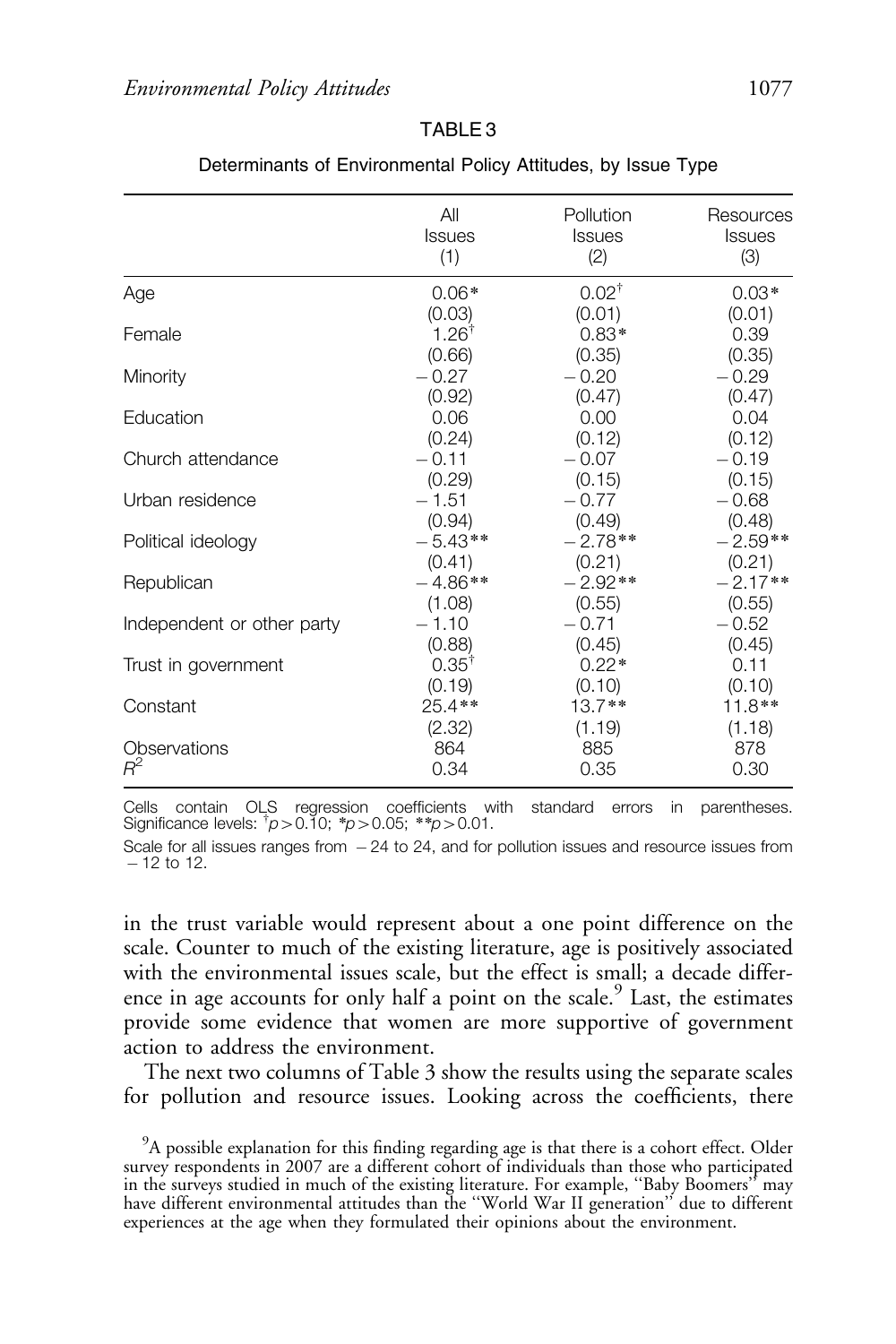are both interesting similarities and differences. Political ideology and party identification remain the strongest predictors for each set of issues. Politically conservative respondents and Republicans, on average, favor less government action on the environment regardless of the issue type. The size of the effect for pollution issues is similar to the resource preservation values. Age is positively associated with each scale, suggesting, again, that older adults are more favorable to governmental effort to address environmental problems.

There are also a couple of notable differences between the models. Trust in government has a statistically significant positive effect on public attitudes about government action to address pollution issues, but there is no such association in the resources model. Gender differences are also present. Women are more supportive of government intervention to deal with pollution issues, but we do not observe differences regarding resource issues. These varying results across the models suggest some subtle issue type differences in environmental policy attitudes.

The next set of models we estimate examine the determinants of attitudes for the environmental issues grouped according to their geographical scale. These results are presented in Table 4. One important difference in these models is in the way we measure trust in government. Here, we focus on an individual's trust in the most relevant level of government for each set of issues. Specifically, we use trust in local government for the set of local issues, and trust in the federal government for the set of national and global issues.

Once again and consistent with studies of general environmental concern, the most robust relationships we find across all three levels of geographical scale are between environmental policy attitudes and political ideology and party identification. Irrespective of the geographical scale, ideologically conservative individuals are less likely to support further government action, even after controlling for their level of trust in government. For each point increase on the political ideology scale from liberal to conservative, there is a movement from one to two points lower on the environmental issues scale. The negative association between Republicans and support for government action remains large and statistically significant in each model, with a particularly large effect in the global issues model. The size of the effect for global issues, in fact, is about twice that for local issues, a subject we return to in the discussion below. Independents are also less favorable than Democrats about government action to deal with global environmental problems.

Demographic variables again perform rather poorly overall. Older adults are more favorable to government effort to address local- and national-scale problems than are younger people, but the size of the effect is modest. Women are also more supportive of government action to deal with localand global-scale issues than are men, but we do not see gender difference for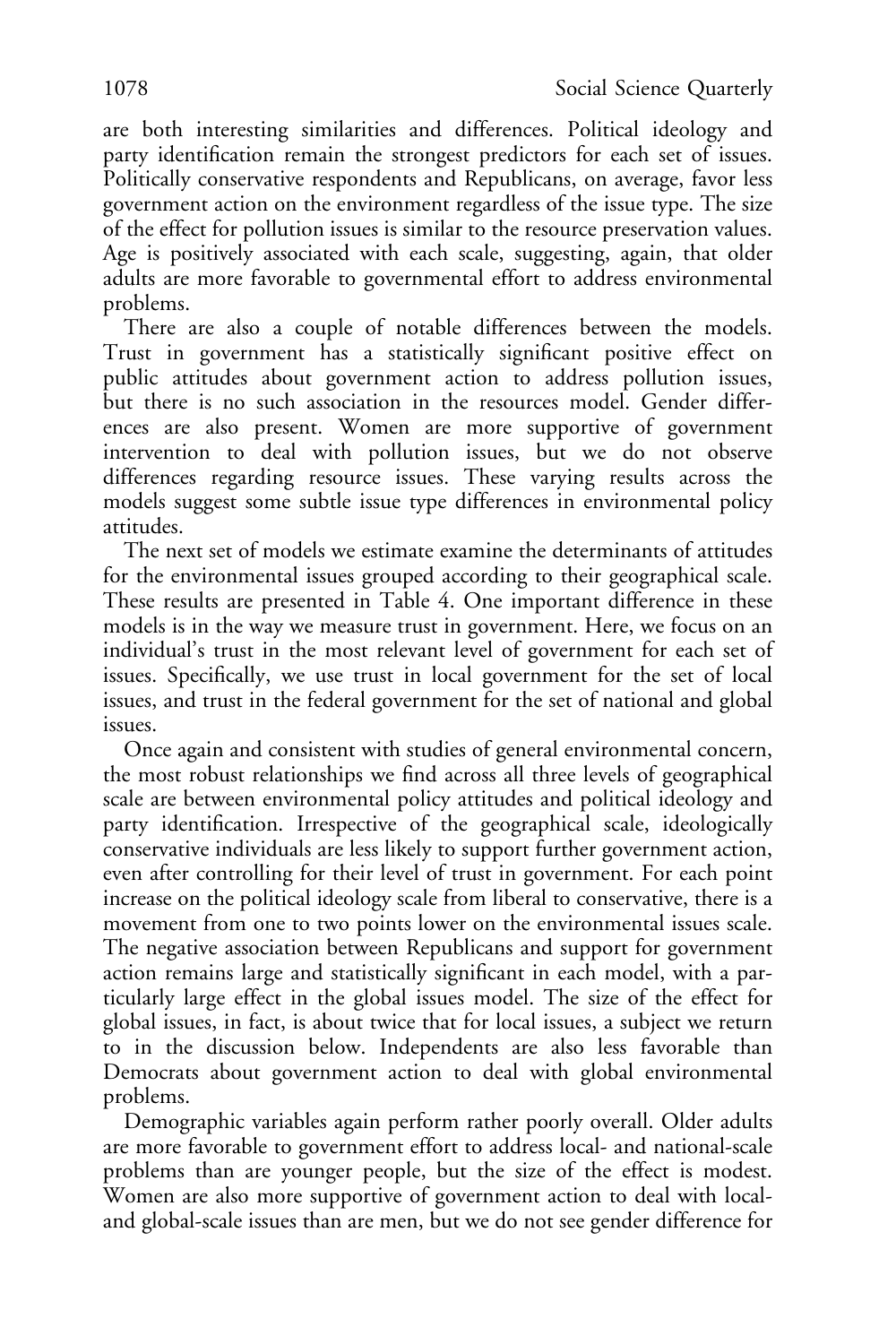|                            | Local            | National      | Global           |
|----------------------------|------------------|---------------|------------------|
|                            | <b>Issues</b>    | <b>Issues</b> | <b>Issues</b>    |
|                            | (1)              | (2)           | (3)              |
| Age                        | $0.02^{\dagger}$ | $0.02**$      | 0.01             |
|                            | (0.01)           | (0.01)        | (0.01)           |
| Female                     | $0.41^{\dagger}$ | 0.27          | $0.51^{\dagger}$ |
|                            | (0.22)           | (0.22)        | (0.27)           |
| Minority                   | $-0.13$          | $-0.24$       | 0.01             |
|                            | (0.30)           | (0.29)        | (0.37)           |
| Education                  | $-0.04$          | 0.08          | $-0.06$          |
|                            | (0.08)           | (0.08)        | (0.10)           |
| Church attendance          | 0.12             | $-0.04$       | $-0.14$          |
|                            | (0.09)           | (0.09)        | (0.12)           |
| Urban residence            | $-0.644$         | $-0.34$       | $-0.62$          |
|                            | (0.30)           | (0.30)        | (0.38)           |
| Political ideology         | $-1.52**$        | $-1.62**$     | $-2.29**$        |
|                            | (0.13)           | (0.13)        | (0.17)           |
| Republican                 | $-1.21**$        | $-1.55**$     | $-2.25**$        |
|                            | (0.34)           | (0.35)        | (0.43)           |
| Independent or other party | $-0.22$          | $-0.29$       | $-0.74*$         |
|                            | (0.28)           | (0.28)        | (0.35)           |
| Trust in government        | $-0.09$          | 0.10          | $0.17*$          |
|                            | (0.14)           | (0.15)        | (0.08)           |
| Constant                   | 7.68**           | $7.84**$      | $10.7**$         |
|                            | (0.75)           | (0.73)        | (0.93)           |
| Observations               | 886              | 901           | 891              |
| $R^2$                      | 0.26             | 0.31          | 0.37             |

#### TABLE 4

Determinants of Environmental Policy Attitudes, by Geographical Scale

Cells contain OLS regression coefficients with standard errors in parentheses.<br>Significance levels: <sup>†</sup>p>0.10; \*p>0.05; \*\*p>0.01. Scales range from – 8 to 8.

national-scale problems. Finally, an individual's trust in government is a significant predictor only for global issues; respondents with higher levels of confidence in government are more likely to support government action to address issues such as climate change, ozone depletion, and the protection of biodiversity.

The weak relationships between many of the demographic variables and environmental policy attitudes conflicts with much of the research that has explored the determinants of environmental attitudes. One possible explanation is that the demographic characteristics are operating through the political variables. To examine this possibility, we estimated a series of regressions (not reported) without the political variables included in the model, and found positive correlations between women, minorities, and better-educated individuals and support for government efforts to address environmental issues, and a negative association with frequent churchgoers.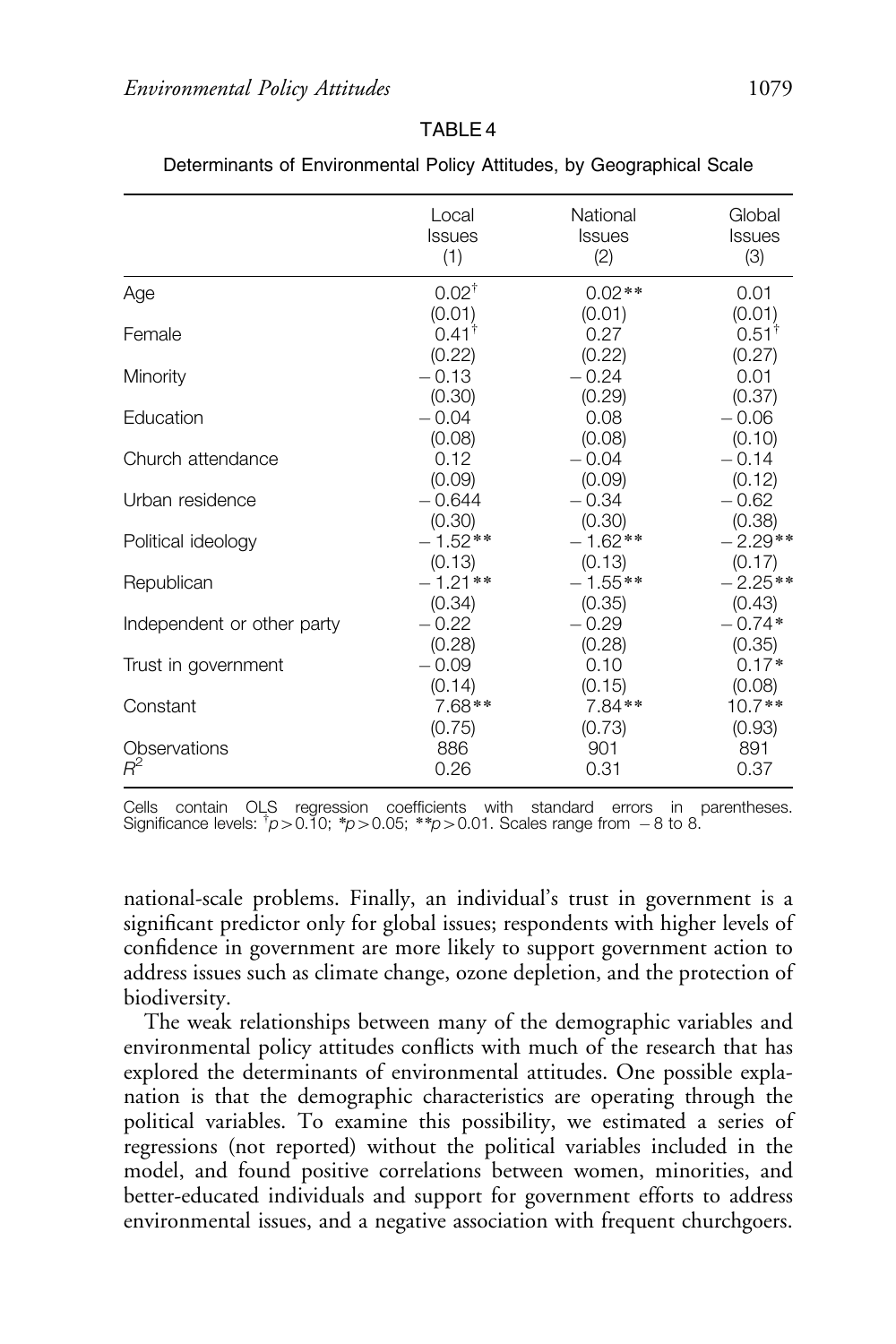These demographics, however, explain less than 10 percent of the variance in the environmental issues scales.<sup>10</sup>

To further test the robustness of our findings, we also estimated these models with an additional control variable to account for the respondents' assessments of environmental quality. It is likely that people's attitudes about the appropriateness of government intervention are related to these assessments. The 2007 CCES included questions asking respondents to provide their assessment of local, national, and global environmental quality.<sup>11</sup> We did not include this response as a control variable in the models described above due to endogeneity concerns.<sup>12</sup> When reestimating the models above including the respondent's assessment of environmental quality, the core results summarized above are largely the same. Political ideology and party identification remain the strongest predictors of environmental policy attitudes. Across the three models, the coefficient for the environmental quality assessment variables were always negative and statistically significant, indicating that those individuals viewing environmental quality as poor are more supportive of government action to address it.

### Thinking Local, But Not Global?

Analyzing the determinants of environmental policy attitudes toward the different groupings of issues provides the simplest way to examine how individual-level correlates may differ across the issues. The analysis thus far, however, does not explain the discernible dropoff in support from government action to address local pollution to the lower level of support for addressing global pollution issues. Recall that local pollution issues topped the issues of most concern to the public, while global pollution issues global warming and ozone depletion—were in the middle of the pack.

<sup>10</sup>We also estimated regressions with the political ideology and party identification as dependent variables and the demographics as the covariates. Consistent with expectations, women, minorities, and better-educated individuals all tended to be ideologically more liberal and more likely to affiliate with the Democratic Party, while men, frequent churchgoers, and those living in rural areas tended to be more ideologically conservative and more likely to identify with the Republican Party. These demographics explain about 20 percent of the

<sup>11</sup>The first question reads: Overall, how would you rate the quality of the global environment? Would you say that it is very good, fairly good, fairly bad, or very bad? This was followed by a question about the quality of the environment in the United States and in the respondent's local community.

<sup>12</sup>How an individual perceives environmental quality might affect how much effort he or she thinks the government should put forth to address an issue, but attitudes about how much government intervention the individual thinks is necessary to address an environmental issue may also predict his or her assessment of environmental quality.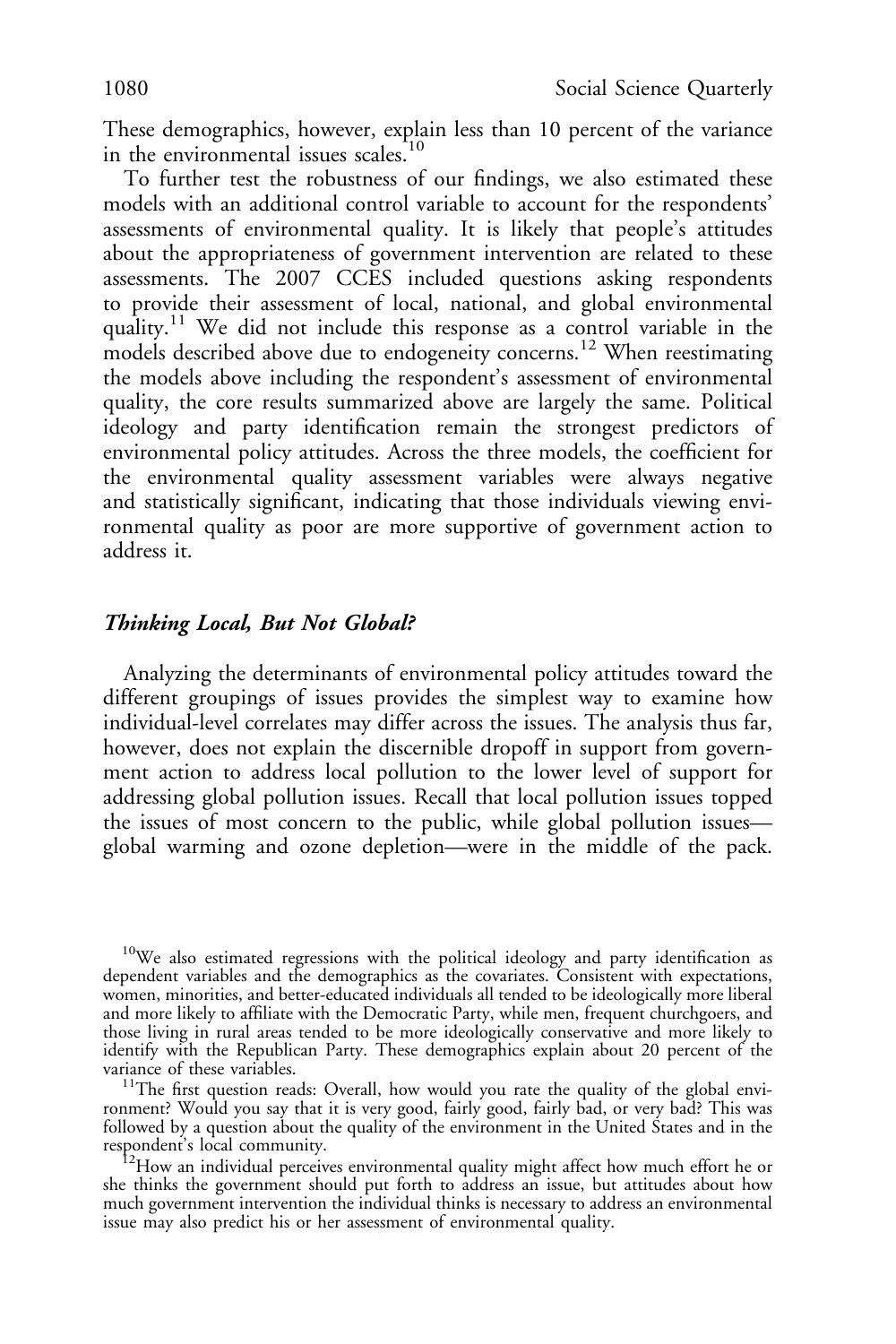Although one might infer from this pattern of responses that people have stronger preferences for government action to address local rather than global issues, local resource preservation issues also came in at the very bottom of the rankings.

To determine which segments of the population account for the decline in support for global pollution issues relative to that for local pollution issues, we consider two additional dependent variables. First, we create a dichotomous measure coded 1 for survey respondents who indicate a desire for more or the same amount of government action to address local pollution issues and a desire for less government action to address global warming (114 respondents). All other respondents are coded 0. We construct an analogous variable for ozone depletion (107 respondents). In each case, we are holding the issue type constant (i.e., pollution), while the geographical scale of the issue varies.

We estimate a series of logistic regression models, using the same set of explanatory variables as before. The first column of Table 5 presents the results (odds ratios) for the case of a dropoff in support for global warming. These estimates suggest that a Republican is about five times more likely than a Democrat to exhibit a dropoff. Independents and other politically affiliated individuals are nearly four times more likely. For each point on the political ideology scale toward conservative, individuals are about twice as likely to drop off in their support for government action as the policy issue changed from local pollution to global pollution. Frequent churchgoers, older respondents, nonminorities, and men are more likely to drop off in their support. The findings for ozone depletion are similar with regard to party identification and political ideology, although the effects are somewhat smaller for party affiliation. In addition, more highly educated respondents are more likely to express a drop off in support for government action to address ozone depletion.<sup>13</sup>

#### Conclusion

The results from the 2007 CCES indicate that the public overwhelmingly supports additional government effort to address a myriad of environmental issues, but that the strength of this support varies according to the type and geographical scale of the issue. In general, we find the public more favorable to government action addressing local and national pollution issues, and less for global and natural resource problems. Despite these differences, our

<sup>&</sup>lt;sup>13</sup>We also estimated models to identify the correlates of individuals that drop off in support for global pollution issues from national pollution issues. The findings are similar to the case of dropoff from local pollution issues.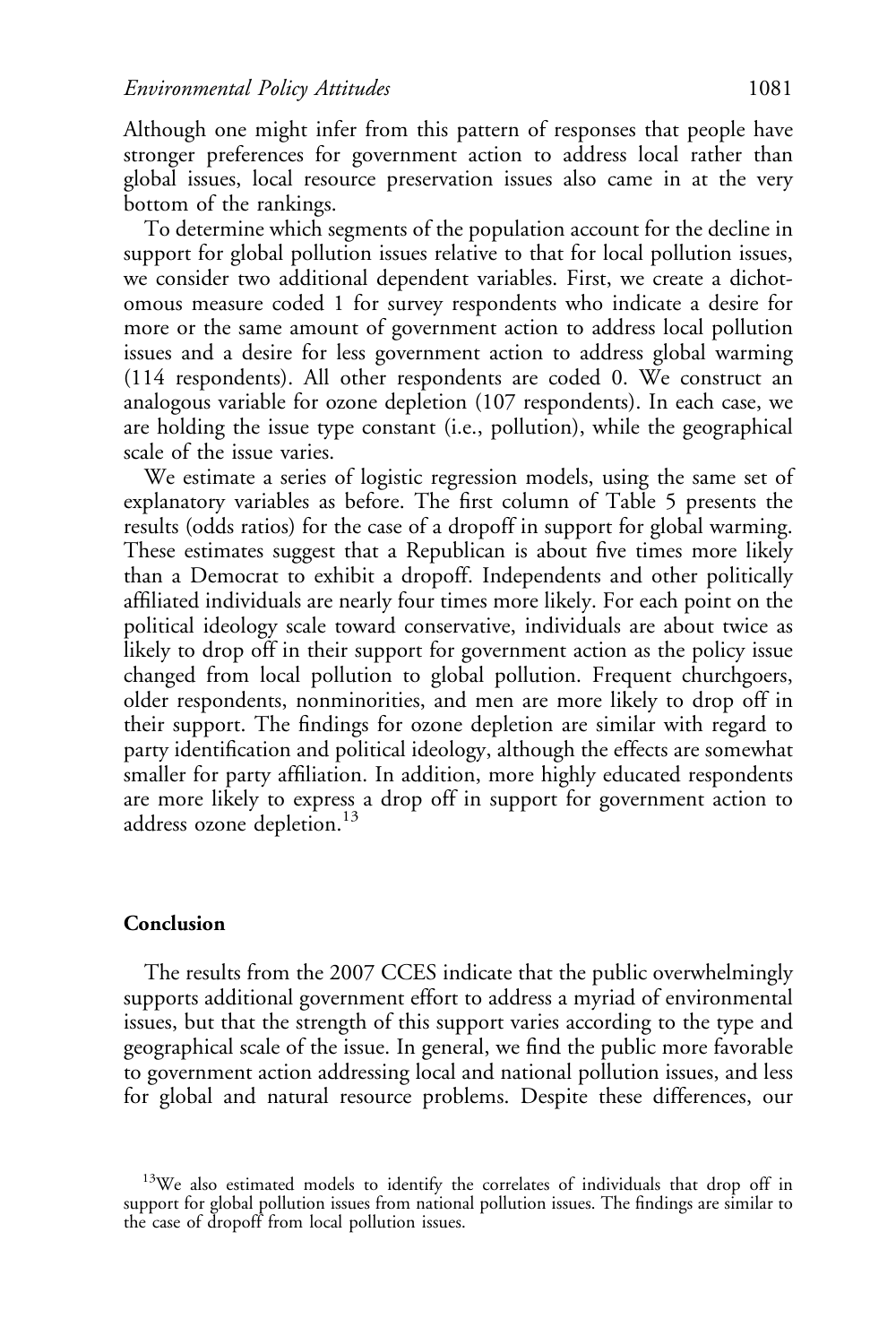#### TABLE 5

|                               |                                       | High Support for Local Pollution Compared to |
|-------------------------------|---------------------------------------|----------------------------------------------|
|                               | Low Support for Global<br>Warming (1) | Low Support for Ozone<br>Depletion (2)       |
| Age                           | $1.01^{\dagger}$<br>(0.01)            | $1.01**$<br>(0.008)                          |
| Female                        | $0.54**$<br>(0.13)                    | 0.78<br>(0.18)                               |
| Minority                      | $0.51^{\dagger}$<br>(0.20)            | 0.67<br>(0.24)                               |
| Education                     | 1.06<br>(0.08)                        | $1.14^{\dagger}$<br>(0.09)                   |
| Church attendance             | $1.23*$<br>(0.11)                     | 1.10<br>(0.10)                               |
| Urban residence               | 1.10<br>(0.31)                        | 1.08<br>(0.31)                               |
| Political ideology            | $2.23**$<br>(0.34)                    | $2.26**$<br>(0.35)                           |
| Republican                    | 4.93**<br>(2.75)                      | $2.91*$<br>(1.32)                            |
| Independent or other<br>party | $3.95*$<br>(2.16)                     | 2.01<br>(0.89)                               |
| Trust in government           | 1.03<br>(0.16)                        | 1.06<br>(0.16)                               |
| Observations<br>Pseudo $R^2$  | 913<br>0.17                           | 913<br>0.14                                  |
| Model $\chi^2$ (probability)  | 116.1<br>0.000                        | 89.5<br>0.000                                |

#### Explaining Dropoff in Public Support for Government Action

Cells contain odds ratios from logistic regression, with standard errors in parentheses. Significance levels:  $\phi > 0.10$ ; \* $p > 0.05$ ; \*\* $p > 0.01$ .

regression results suggest a common set of predictors across environmental issues. We find a consistently strong relationship between political ideology and party identification and environmental policy attitudes. Across issue type and geographical scale, ideologically conservative individuals and Republicans expressed considerably less enthusiasm for further government action on the environment. These ideological and partisan relationships exist even when controlling for an individual's level of trust in government, suggesting that the findings have more to do with attitudes about the environment than just general attitudes about government. These findings reaffirm decades of research showing that political ideology and party identification are important correlates of environmental attitudes (Dunlap, Xiao, and McCright, 2001). Although we do find that age and gender are relatively consistent correlates of environmental policy attitudes, overall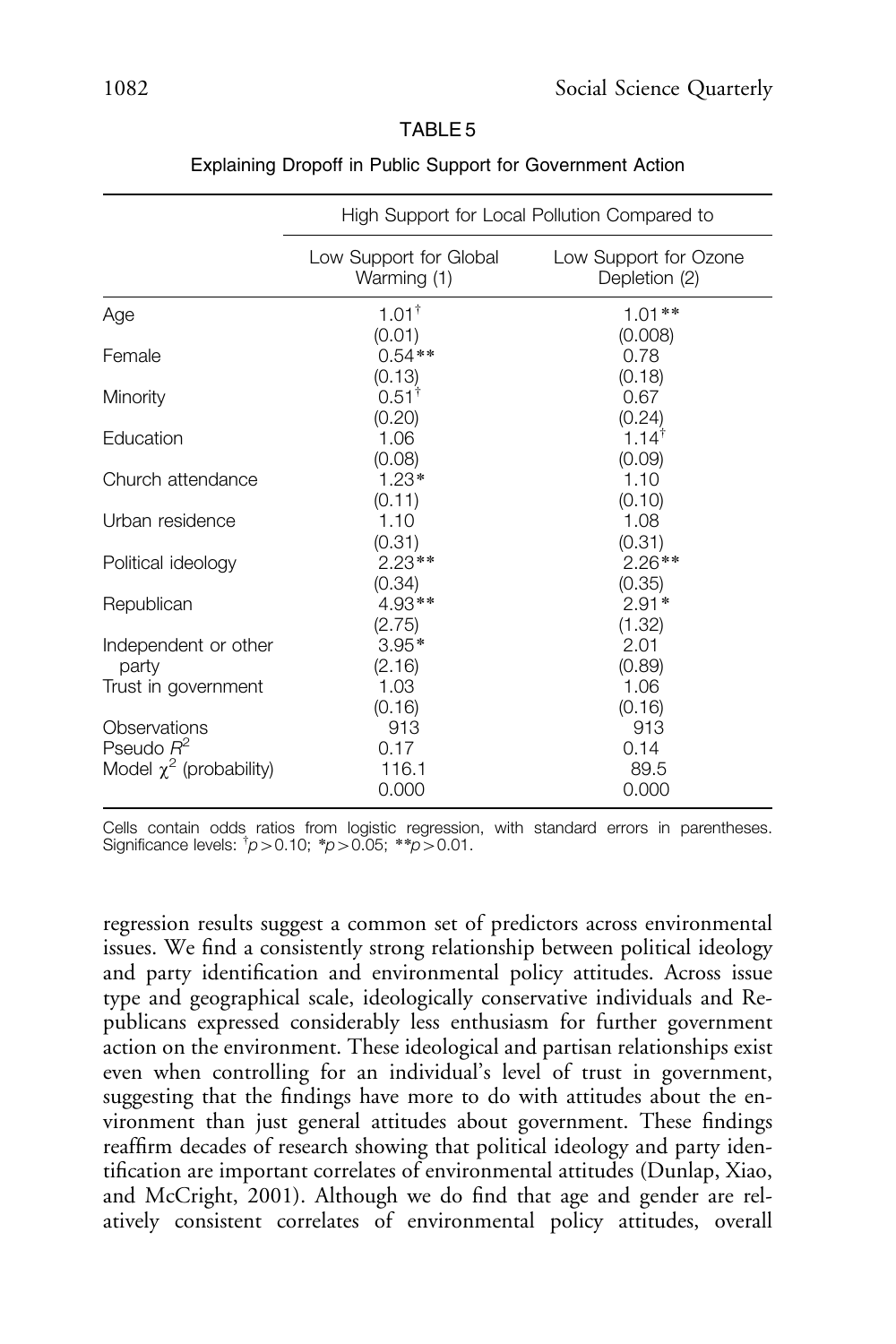personal demographic attributes are much weaker predictors than are political attributes.

A strength of the set of questions included in the 2007 CCES is that they enable the direct comparison of public attitudes across a wide set of environmental issues. The general nature of the questions, however, also has some limitations. The question design did not require respondents to consider tradeoffs. That is, while support for government action to increase environmental protection is clearly high among the public, it is not possible to infer what the public might be willing (or unwilling) to exchange for increased government effort toward improving environmental protection. Examination of attitudes toward different types and geographical scales of environmental issues that directly tap into these tradeoffs is an important area for future research.

#### **REFERENCES**

Blocker, T. Jean, and Douglas Lee Eckberg. 1989. ''Environmental Issues as Women's Issues: General Concerns and Local Hazards." Social Science Quarterly 70:586-93.

Bord, Richard J., and James O'Connor. 1997. ''The Gender Gap in Environmental Attitudes: The Case of Perceived Vulnerability to Risk." Social Science Quarterly 78: 830–40.

Carman, Christopher Jan. 1998. ''Dimensions of Environmental Policy Support in the United States." Social Science Quarterly 79(4):717-33.

Davidson, Debra J., and William R. Freudenburg. 1996. ''Gender and Environmental Risk Concerns: A Review and Analysis of Available Research.'' Environment and Behavior 28(30):302–39.

deHaven-Smith, Lance. 1988. ''Environmental Belief Systems: Public Opinion Toward Land Use Regulation in Florida.'' Environment and Behavior 20(2):176–99.

-. 1991. Environmental Concern in Florida and the Nation. Gainesville, FL: University of Florida Press.

Dietz, Thomas, Linda Kalof, and Paul C. Stern. 2002. ''Gender, Values, and Environmentalism." Social Science Quarterly 83(1):353-64.

Dunlap, Riley E. 2002. ''An Enduring Concern.'' Public Perspectives September/October:10– 14.

Dunlap, Riley E., George H. Jr. Gallup, and Alec M. Gallup. 1993. ''Of Global Concern: Results of the Health of the Planet Survey.'' Environment 35:7–15, 33–39.

Dunlap, Riley E., and Robert Emmet Jones. 2002. ''Environmental Concern: Conceptual and Measurement Issues." In Riley E. Dunlap and William Michelson, eds., Handbook of Environmental Sociology. Westport, CT: Greenwood Press.

Dunlap, Riley E., and Rik Scarce. 1991. ''Poll Trends: Environmental Problems and Protection.'' Public Opinion Quarterly 55(4):651–72.

Dunlap, Riley E., Kent D. Van Liere, Angela G. Mertig, and Robert Emmet Jones. 2000. ''Measuring Endorsement of the New Ecological Paradigm: A Revised NEP Scale.'' Journal of Social Issues 56(3):425–42.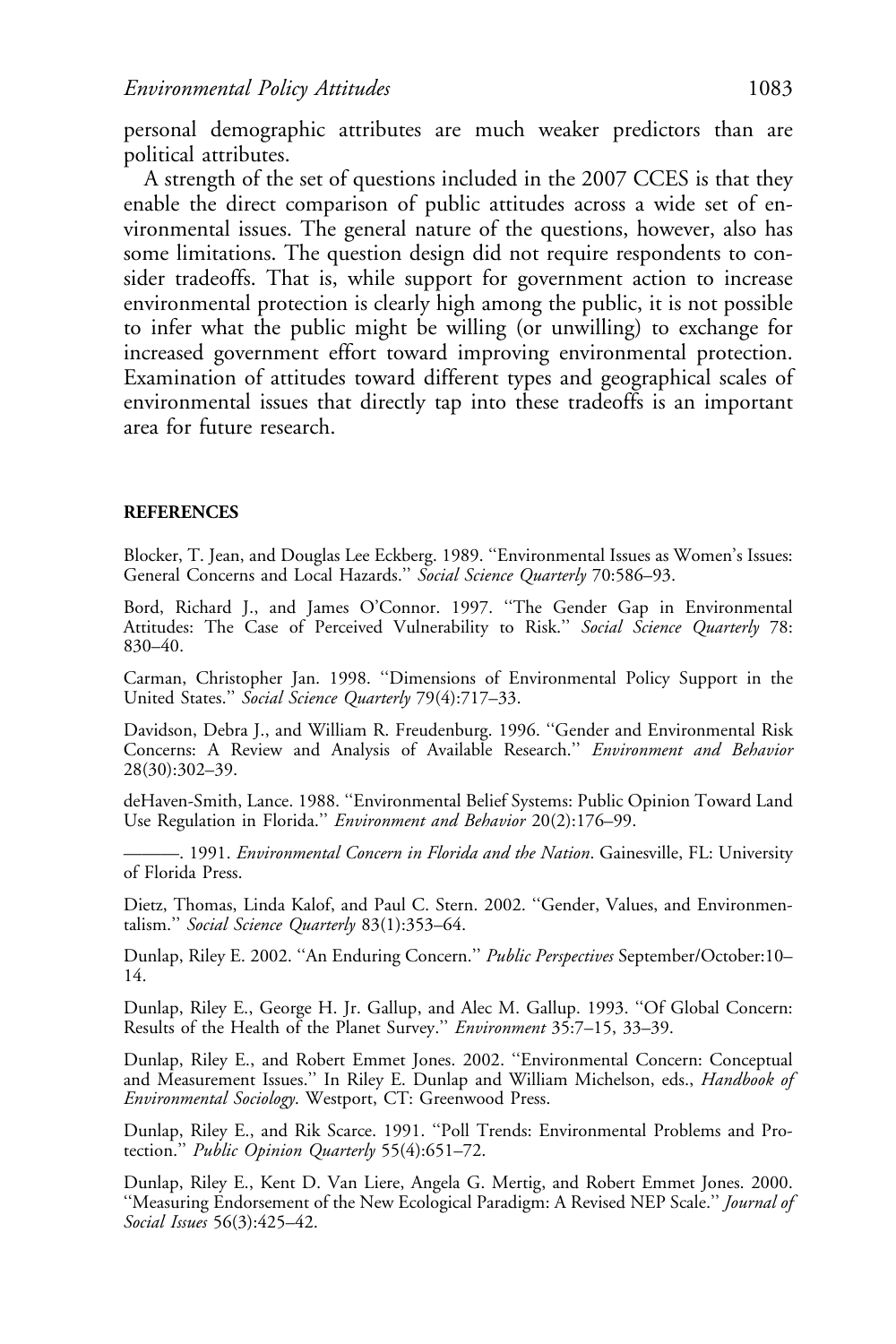Dunlap, Riley E., Chenyang Xiao, and Aaron M. McCright. 2001. ''Politics and Environment in America: Partisan and Ideological Cleavages in Public Support for Environmentalism." Environmental Politics  $10(4):23-48$ .

Elliott, Euel, James L. Regens, and Barry J. Seldon. 1995. ''Exploring Variation in Public Support for Environmental Protection." Social Science Quarterly 76:41-52.

Elliott, Euel, Barry J. Seldon, and James L. Regens. 1997. ''Political and Economic Determinants of Individuals' Support for Environmental Spending." Journal of Environmental Management 51:15–27.

Guber, Deborah Lynn. 1996. ''Environmental Concern and the Dimensionality Problem: A New Approach to an Old Predicament." Social Science Quarterly 77(3):644-62.

-. 2003. The Grassroots of a Green Revolution: Polling America on the Environment. Cambridge, MA: MIT Press.

Guth, James L., John C. Green, Lyman A. Kellstedt, and Corwin W. Smidt. 1995. ''Faith and the Environment: Religious Beliefs and Attitudes on Environmental Policy.'' American Journal of Political Science 39(2):364–82.

Hershey, Marjorie Randon, and David B. Hill. 1977–1978. ''Is Pollution 'a White Thing'? Racial Differences in Preadults' Attitudes." Public Opinion Quarterly 41(4): 439–58.

Hetherington, Marc J. 2004. Why Trust Matters: Declining Political Trust and the Demise of American Liberalism. Princeton, NJ: Princeton University Press.

Johnson, Martin, Paul Brace, and Kevin Arceneaux. 2005. ''Public Opinion and Dynamic Representation in the American States: The Case of Environmental Attitudes." Social Science Quarterly 86(1):87–108.

Jones, Robert Emmet, and Lewis F. Carter. 1994. ''Concern for the Environment Among Black Americans: An Assessment of Common Assumptions." Social Science Quarterly 75(3):560–79.

Kanagy, Conrad L., Craig R. Humphrey, and Glenn Firebaugh. 1994. ''Surging Environmentalism: Changing Public Opinion or Changing Publics." Social Science Quarterly 75:804–19.

Klineberg, Stephen L., Matthew McKeever, and Bert Rothenbach. 1998. ''Demographic Predictors of Environmental Concern: It Does Make a Difference How it's Measured.<sup>5</sup> Social Science Quarterly 79(4):734-53.

Mohai, Paul. 1992. ''Men, Women, and the Environment: An Examination of the Gender Gap in Environmental Concern and Activism." Society and Natural Resources 5(1): 1–19.

Mohai, Paul, and Bunyan Bryant. 1998. ''Is There a 'Race' Effect on Concern for Environmental Quality?'' Public Opinion Quarterly 62(4):475–500.

Murch, Arvin W. 1971. ''Public Concern for Environmental Pollution.'' Public Opinion Quarterly 35:100–06.

Press, Daniel. 2003. "Who Votes for Natural Resources in California?" Society & Natural Resources 16(9):835–46.

Rivers, Douglas. n.d. Representative Sample Matching from Internet Surveys. Available at  $\langle$ http://web.mit.edu/polisci/portl/cces/material/sample\_matching.pdf $\rangle$ .

Scott, David, and Fern K. Willits. 1994. ''Environmental Attitudes and Behavior: A Pennsylvania Survey.'' Environment and Behavior 26(2):239–60.